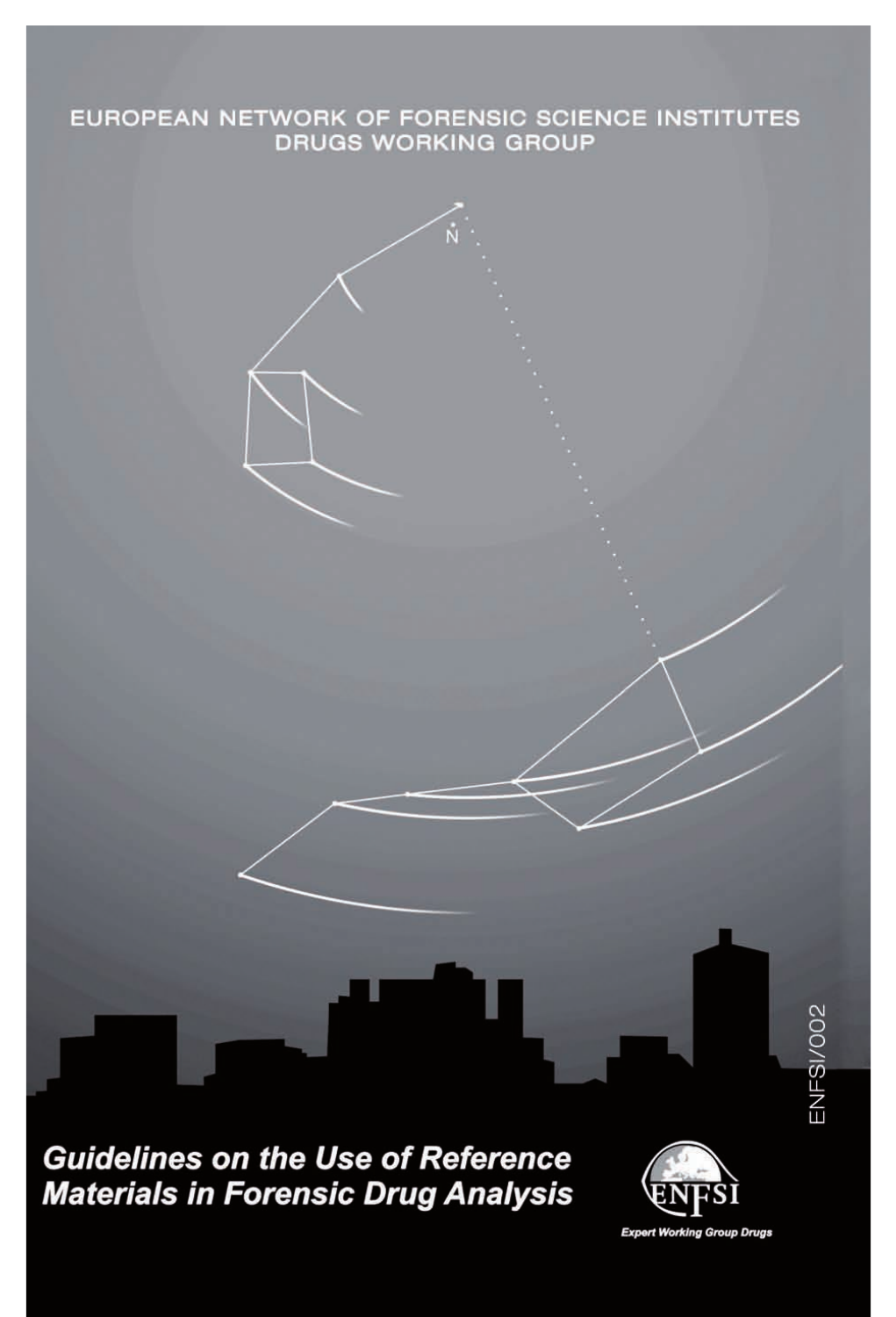## **CONTENTS**

Guidelines on the use of reference materials in forensic drug analysis

FOREWORD

I

| 1              | Requirements of international standards and guidelines     | $\overline{1}$ |
|----------------|------------------------------------------------------------|----------------|
| 1.1            | General accreditation requirements (European Standard      |                |
|                | EN/ISO/IEC 17025) concerning reference materials           | 1              |
| 1.1.1          | Reference standards and reference                          |                |
|                | materials (EN/ISO/IEC 17025; Chapter 5.6.3)                | 1              |
| 1.1.2          | Purchasing services and supplies                           |                |
|                | (EN/ISO/IEC 17025; Chapter 4.6)                            | 2              |
| 1.1.3          | Test and calibration methods and method validation         |                |
|                | (EN/ISO/IEC 17025; Chapter 5.4)                            | 3              |
| 1.1.4          | Measurement traceability (EN/ISO/IEC 17025; Chapter 5.6.2) | 3              |
| 1.1.5          | Assuring the quality of test and calibration results       |                |
|                | (EN/ISO/IEC 17025; Chapter 5.9)                            | 4              |
| 1.2            | Specific requirements for reference materials given by     |                |
|                | ISO-guides 30-34                                           | 5              |
| 1.2.1          | Terms and Definitions used in connection with reference    |                |
|                | materials (ISO-guide 30; Chapter 2 and 3)                  | 5              |
| 1.2.2          | Reference materials – Contents of certificates and labels  |                |
|                | (ISO-guide 31, Chapter 6)                                  | 6              |
| 1.2.3          | Calibration in analytical chemistry and use of certified   |                |
|                | reference materials (ISO-guide 32, Chapter 3)              | 6              |
| 1.2.4          | Uses of certified reference materials (ISO-guide 33)       | $\overline{7}$ |
| 1.2.5          | General requirements for the competence of reference       |                |
|                | material producers (ISO-guide 34)                          | $\overline{7}$ |
| 1.3            | General requirements (ILAC G19:2002: Guideline for         |                |
|                | forensic science laboratories) concerning reference        |                |
|                | materials                                                  | 8              |
| 1.3.1          | Technical requirements (ILAC G19:2002, Chapter 5)          | 8              |
| $\mathfrak{p}$ | <b>ENFSI DWG recommendations concerning reference</b>      |                |
|                | materials used for drugs analysis                          | 10             |
| 2.1            | Availability of reference materials                        | 10             |
| 2.1.1          | Primary reference material (CRM)                           | 10             |
| 2.1.2          | Secondary reference material (RM)                          | 11             |
|                |                                                            |                |
|                |                                                            |                |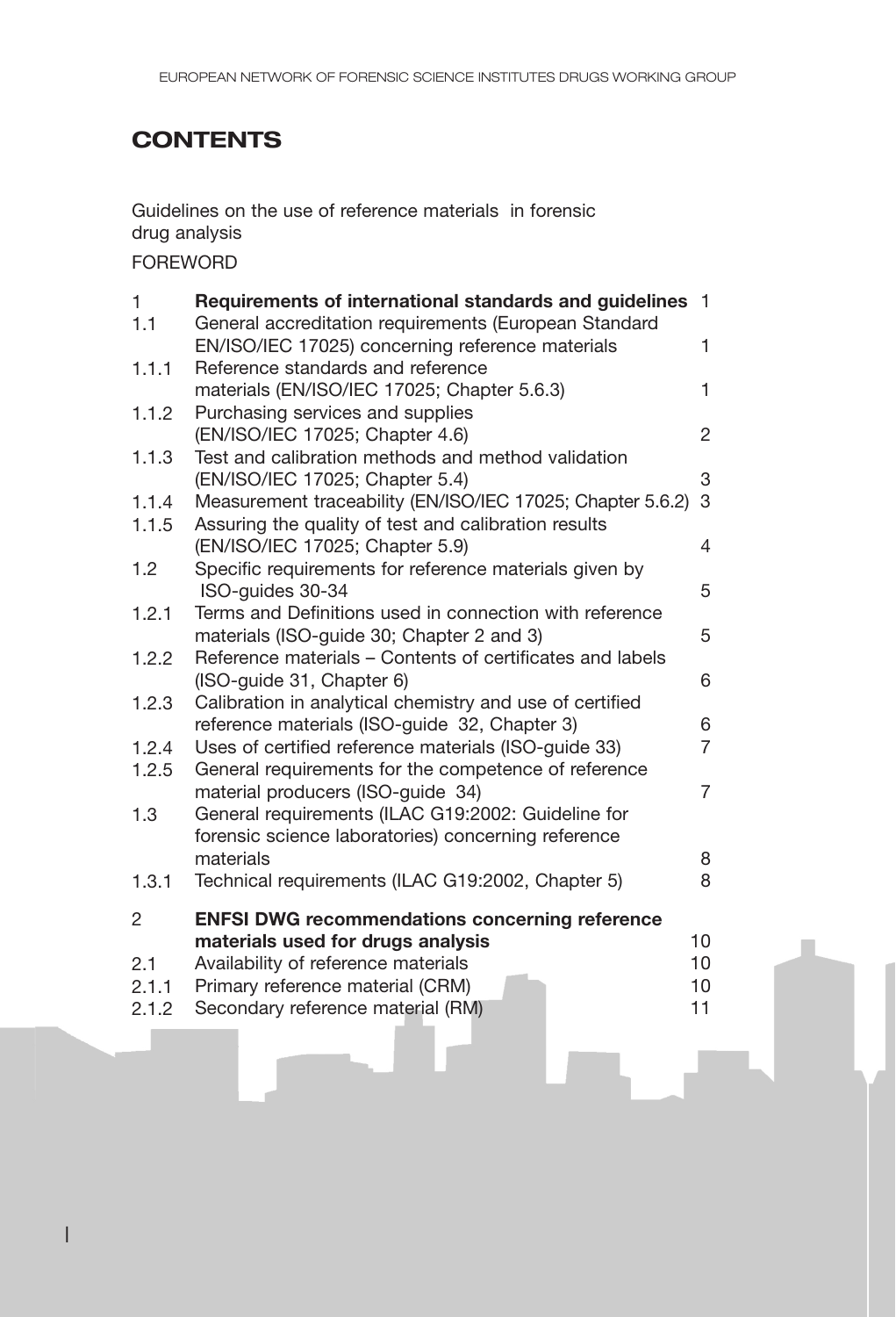|         | 2.1.2.1 Analytical standards                                                                            | 11              |  |
|---------|---------------------------------------------------------------------------------------------------------|-----------------|--|
|         | 2.1.2.2 Pharmacopoeial standards and substances                                                         | 11              |  |
|         | 2.1.2.3 Precursors and other chemicals                                                                  | 12 <sup>2</sup> |  |
|         | 2.1.3 In-house or working reference material                                                            | 12 <sup>2</sup> |  |
|         | 2.1.3.1 In-house reference materials                                                                    | 12              |  |
|         | 2.1.3.2 Reference materials prepared from case samples                                                  |                 |  |
|         | (without purification)                                                                                  | 13              |  |
| 2.2     | Assessment of the suitability of RMs                                                                    | 13              |  |
| 2.2.1   | Stability and retesting                                                                                 | 14              |  |
| 2.3     | Corrective actions concerning purity of RMs                                                             | 16              |  |
| 2.3.1   | Correction factors                                                                                      | 16              |  |
|         | 2.3.2 Moisture and crystal water                                                                        | 16              |  |
| 2.3.3   | Salt form                                                                                               | 17              |  |
| 2.4     | Uses of reference materials                                                                             | 18              |  |
| 2.4.1   | Qualitative analysis                                                                                    | 19              |  |
| 2.4.2   | Quantitative analysis                                                                                   | 20              |  |
| 3       | Preparation of in-house reference materials                                                             | 21              |  |
| 3.1     | Material preparation                                                                                    |                 |  |
| 3.2     | Homogeneity testing                                                                                     |                 |  |
|         | Stability testing                                                                                       |                 |  |
| 3.3     |                                                                                                         | 23              |  |
| 3.4     | Measurement of reference value                                                                          | 24              |  |
| 3.5     | Documentation                                                                                           | 25              |  |
| 4       | <b>List of Contributors</b>                                                                             | 26              |  |
|         | <b>REFERENCES:</b>                                                                                      | 27              |  |
| Annex 1 | Specification sheet of commercially available                                                           | 29              |  |
|         | reference material                                                                                      |                 |  |
| Annex 2 | Specification sheet Reference Material                                                                  | 30              |  |
| Annex 3 | A practical guidance to reliable secondary and                                                          | 31              |  |
|         | in-house reference compounds; suggestions for<br>the acceptance and verification of reference compounds |                 |  |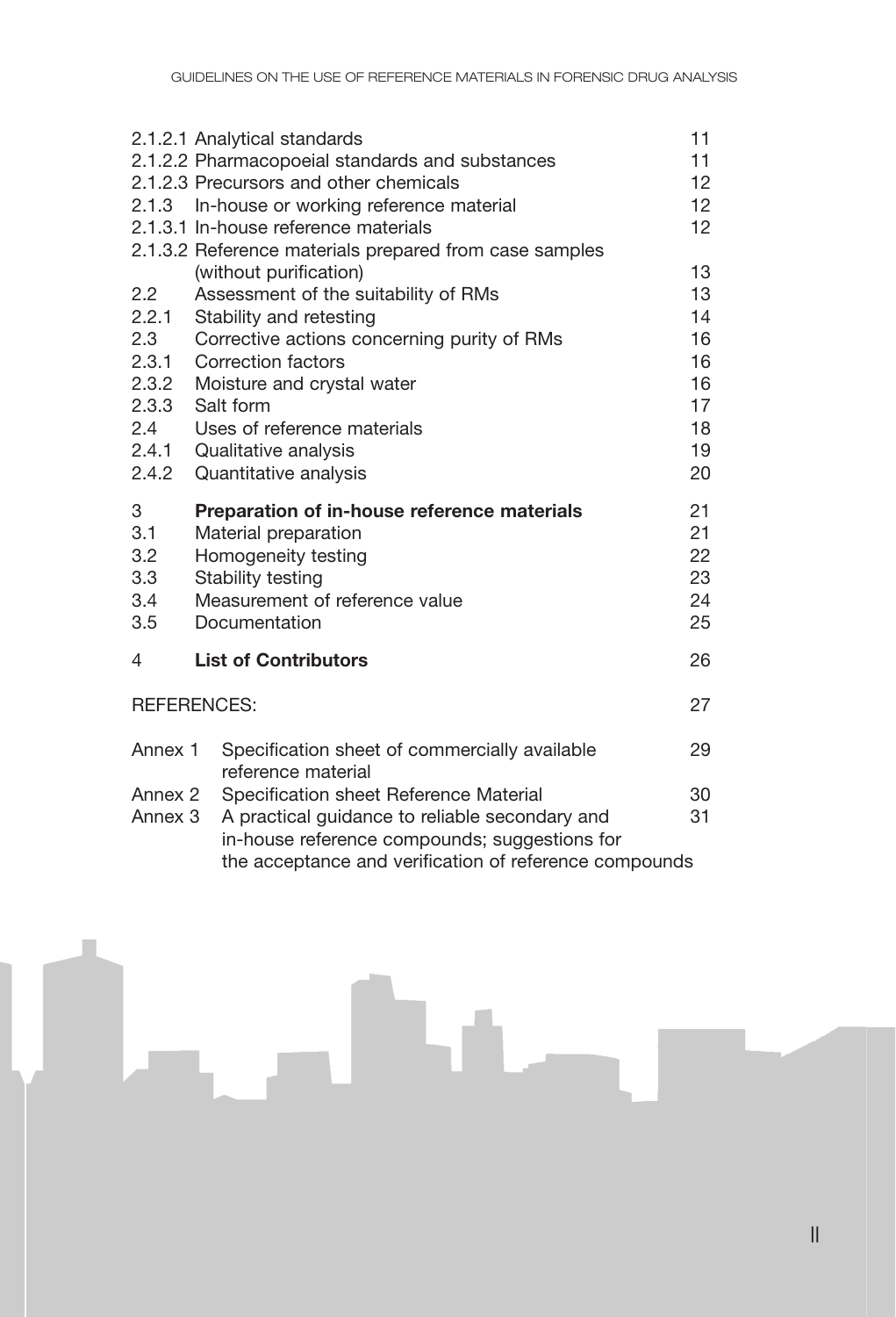EUROPEAN NETWORK OF FORENSIC SCIENCE INSTITUTES DRUGS WORKING GROUP

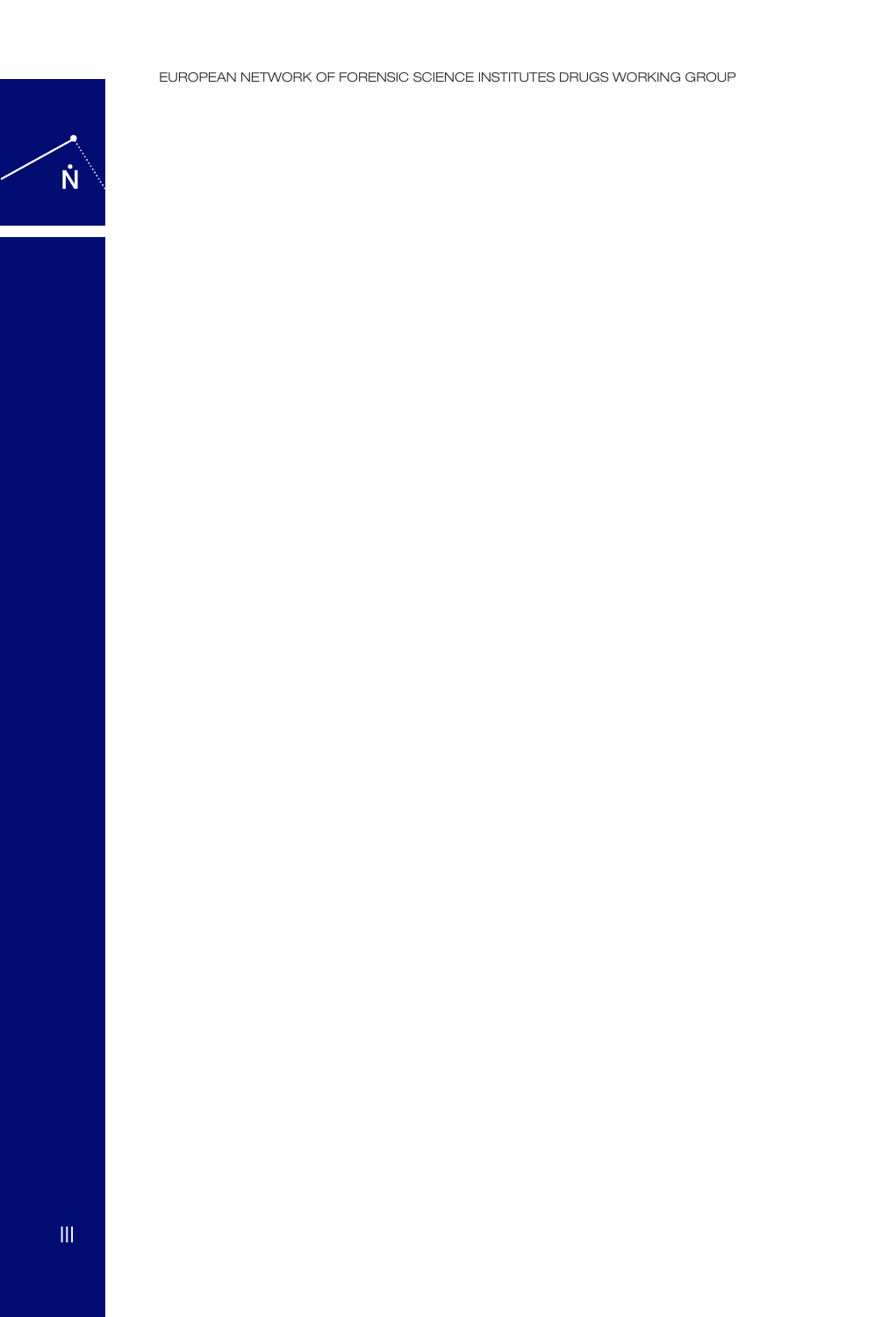### **FOREWORD**

In the ENFSI Working Group (WG) Drugs, quality assurance (QA) and best practice are important topics. QA is an extensive field where a lot of documentation and various guidelines are already available. For this reason, the WG Drugs decided to focus on a number of other topics that were more or less specific for the WG Drugs.

In 2003 the first booklet on such specific topics, Guidelines on Representative Drug Sampling has been published (see also http://www.enfsimembers.eu under DOCUMENTS PUBLICATIONS). The positive echo of this document motivated the WG continuing on specific topics. A Reference Material Subcommittee has been appointed with the task to outline practical interpretation of international standards in the purchase, production and use of reference materials in forensic drug analysis.

The availability of good quality reference materials in the field of controlled drugs analysis is poor. Therefore the need for finding acceptable practical solutions for the use of reference materials was evident.

The ENFSI Drugs Working Group cannot guarantee full compliance of these recommendations with accreditation requirements. In unclear cases the reader is advised to rely on EN/ISO/IEC 17025 and relevant ISO Guides.

This document is divided in three chapters. The first chapter summarises the requirements of international standards and guidelines. The second chapter gives practical interpretation to the requirements of the first one. Chapter 3 is dealing with some practical aspects in the verification of secondary reference materials. In the annexes some practical examples are given.

The steering committee is proud of the realisation of this guideline on reference materials. The document has been adopted at the Annual Meeting 2007 in Copenhagen.

We wish to express our thanks to the chairperson and members of the subcommittee on reference material for their excellent work.

The ENFSI WG Drugs, Dr. Erkki Sippola (Chairman 2002-2006) Dr. Michael Bovens (Chairman 2006-)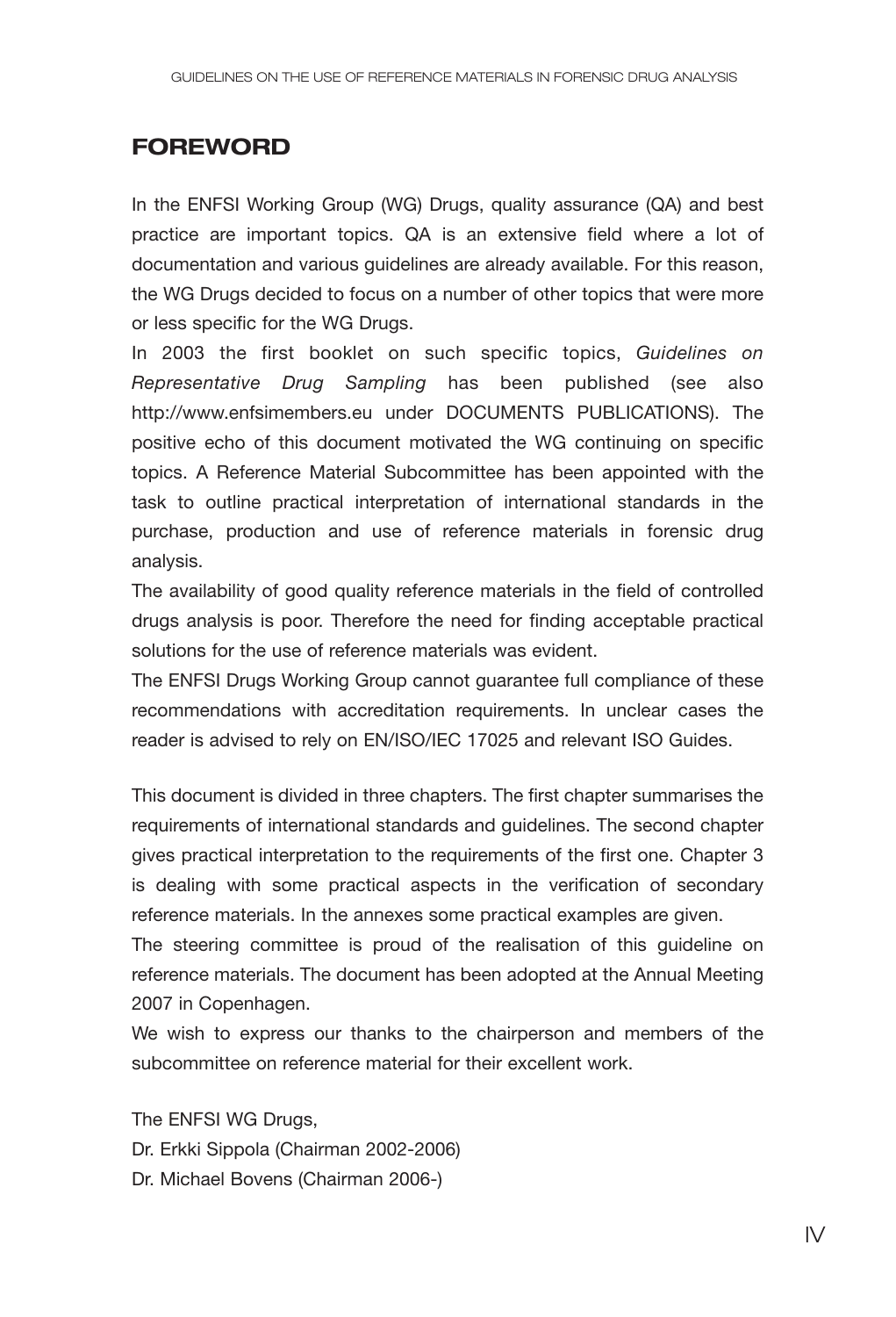EUROPEAN NETWORK OF FORENSIC SCIENCE INSTITUTES DRUGS WORKING GROUP

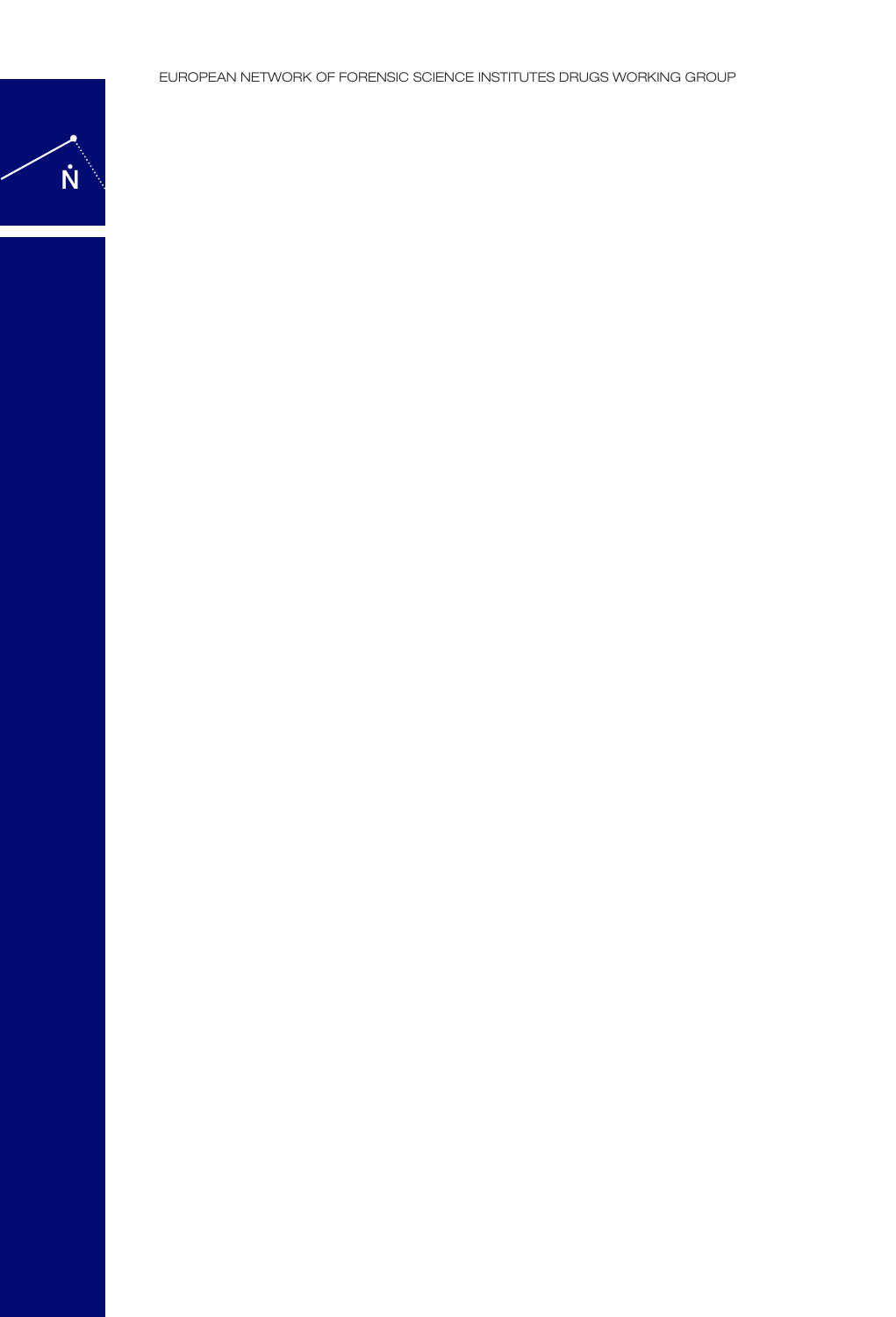### **1. Requirements of international standards and guidelines**

In this chapter, general accreditation requirements concerning reference materials are summarised according to European Standard EN/ISO/IEC 17025, ISO guides 30-34 and ILAC Guideline for forensic science laboratories (G19:2002). The standard points out that reference materials shall, where possible, be traceable to SI units of measurement, or to certified reference materials.

### **1.1 General accreditation requirements (European Standard EN/ISO/IEC 17025) concerning reference materials**

EN/ISO/IEC 17025 includes a number of requirements regarding the selection and use of reference materials. The relevant requirements are outlined below.

#### **1.1.1 Reference standards and reference materials (EN/ISO/IEC 17025; Chapter 5.6.3)**

#### **5.6.3.2 Reference materials**

Reference materials shall, where possible, be traceable to SI units of measurement, or to certified reference materials. Internal reference materials shall be checked as far as is technically and economically practicable.

#### **5.6.3.3 Intermediate checks**

Checks needed to maintain confidence in the calibration status of reference, primary, transfer or working standards and reference materials shall be carried out according to defined procedures and schedules. (Reference materials: Reference materials shall, where possible, be traceable to SI units of measurement, or to certified reference materials. Internal reference materials shall be checked as far as is technically and economically practicable.)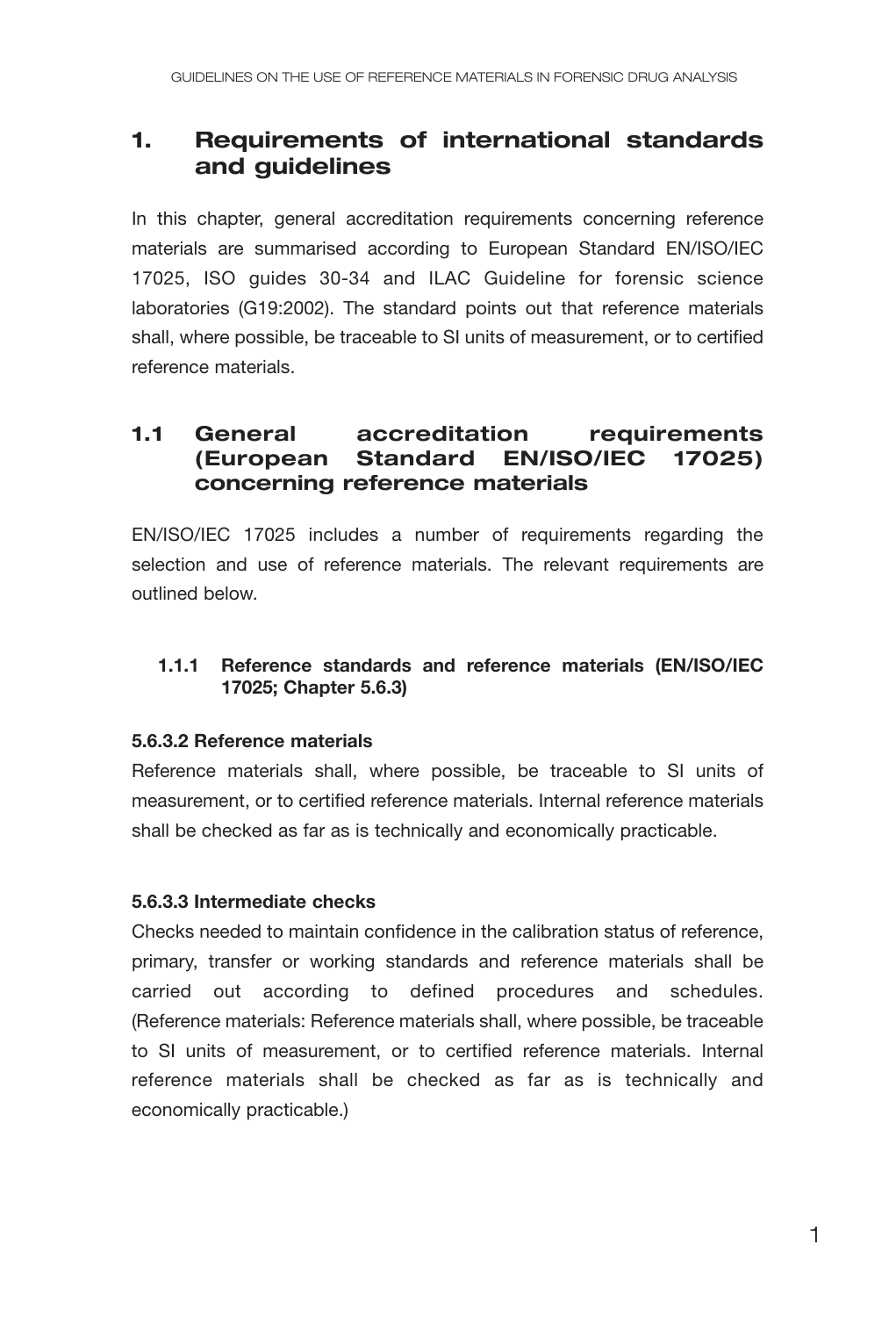#### **5.6.3.4 Transport and storage**

**N •**

**•**

The laboratory shall have procedures for safe handling, transport, storage and use of reference standards and reference materials in order to prevent contamination or deterioration and in order to protect their integrity

(NOTE Additional procedures may be necessary when reference standards and reference materials are used outside the permanent laboratory for tests, calibrations or sampling.)

#### **1.1.2 Purchasing services and supplies (EN/ISO/IEC 17025; Chapter 4.6)**

**4.6.1** The laboratory shall have a policy and procedure(s) for the selection and purchasing of services and supplies it uses that affect the quality of the tests and/or calibrations. Procedures shall exist for the purchase, reception and storage of reagents and laboratory consumable materials relevant for the tests and calibrations.

**4.6.2** The laboratory shall ensure that purchased supplies and reagents and consumable materials that affect the quality of tests and/or calibrations are not used until they have been inspected or otherwise verified as complying with standard specifications or requirements defined in the methods for the tests and/or calibrations concerned. These services and supplies used shall comply with specified requirements. Records of action taken to check compliance shall be maintained.

**4.6.3** Purchasing documents for items affecting the quality of laboratory output shall contain data describing the services and supplies ordered. These purchasing documents shall be reviewed and approved for technical content prior the release.

(NOTE The description may include type, class, grade, precise identifications, drawings, inspection instructions, other technical data including approval of test results, the quality required and the management system standard under which they were made.)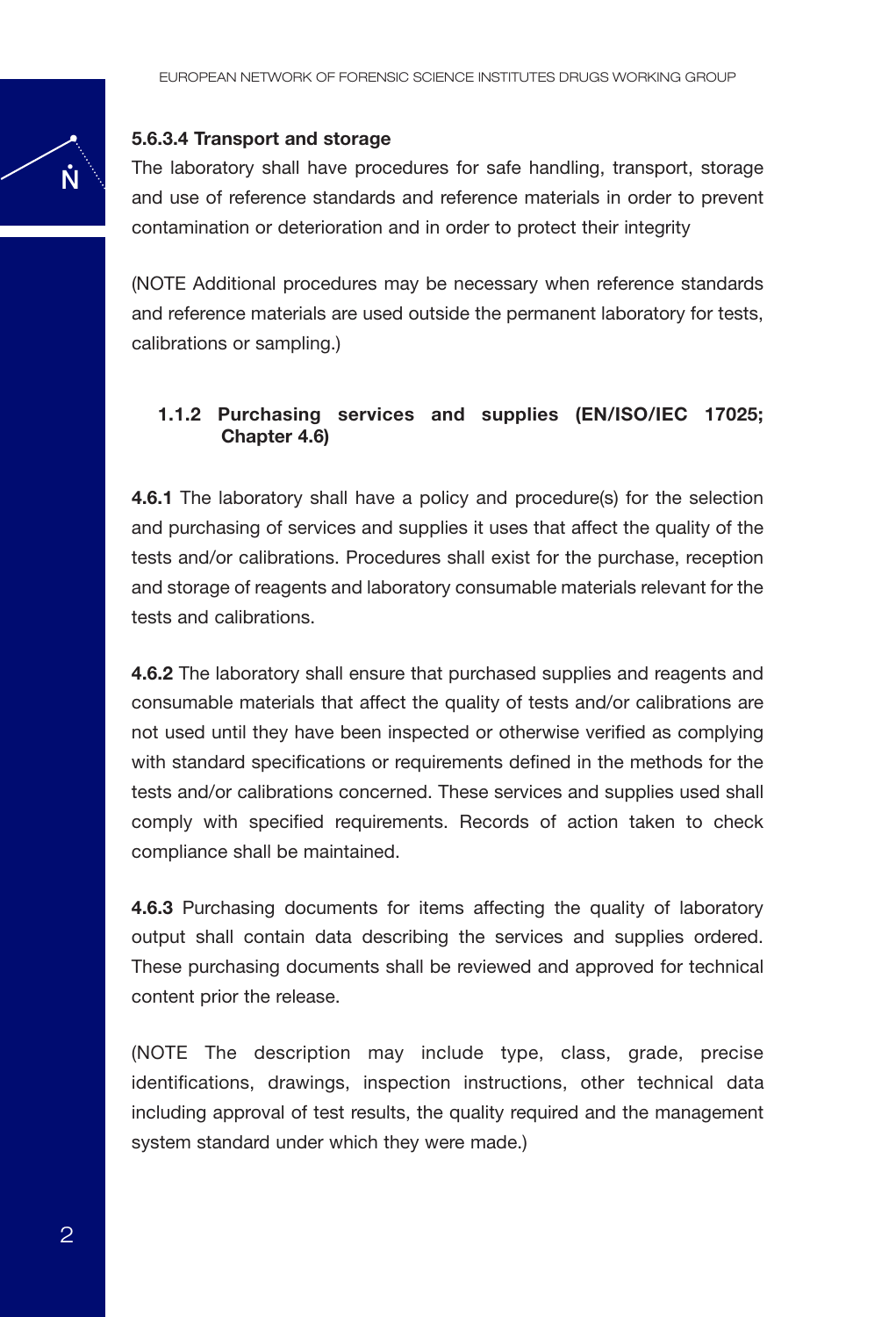### **1.1.3 Test and calibration methods and method validation (EN/ISO/IEC 17025; Chapter 5.4)**

#### **5.4.5 Validation of methods**

#### **5.4.5.2** ….

NOTE 2 The techniques used for the determination of the performance of a method should be one of, or a combination of, the following:

- a) calibration using reference standards or reference material;
- b) comparison of results achieved with other methods;
- c) interlaboratory comparisons;
- d) systematic assessment of the factors influencing the result;
- e) assessment of the uncertainty of the results based on scientific understanding of the theoretical principles of the method and practical experience.

#### **1.1.4 Measurement traceability (EN/ISO/IEC 17025; Chapter 5.6.2)**

#### **5.6.2.1 Calibration**

**5.6.2.1.1** For calibration laboratories, the programme for calibration of equipment shall be designed and operated so as to ensure that calibrations and measurements made by the laboratory are traceable to the International System of Units (SI) (Système international d'unités).

**5.6.2.1.2** There are certain calibrations that currently cannot be strictly made in SI units. In these cases calibration shall provide confidence in measurements by establishing traceability to appropriate measurement standards such as:

- a) the use of certified reference materials provided by a competent supplier to give a reliable physical or chemical characterisation of a material;
- b) the use of specified methods and/or consensus standards that are clearly described and agreed by all parties concerned.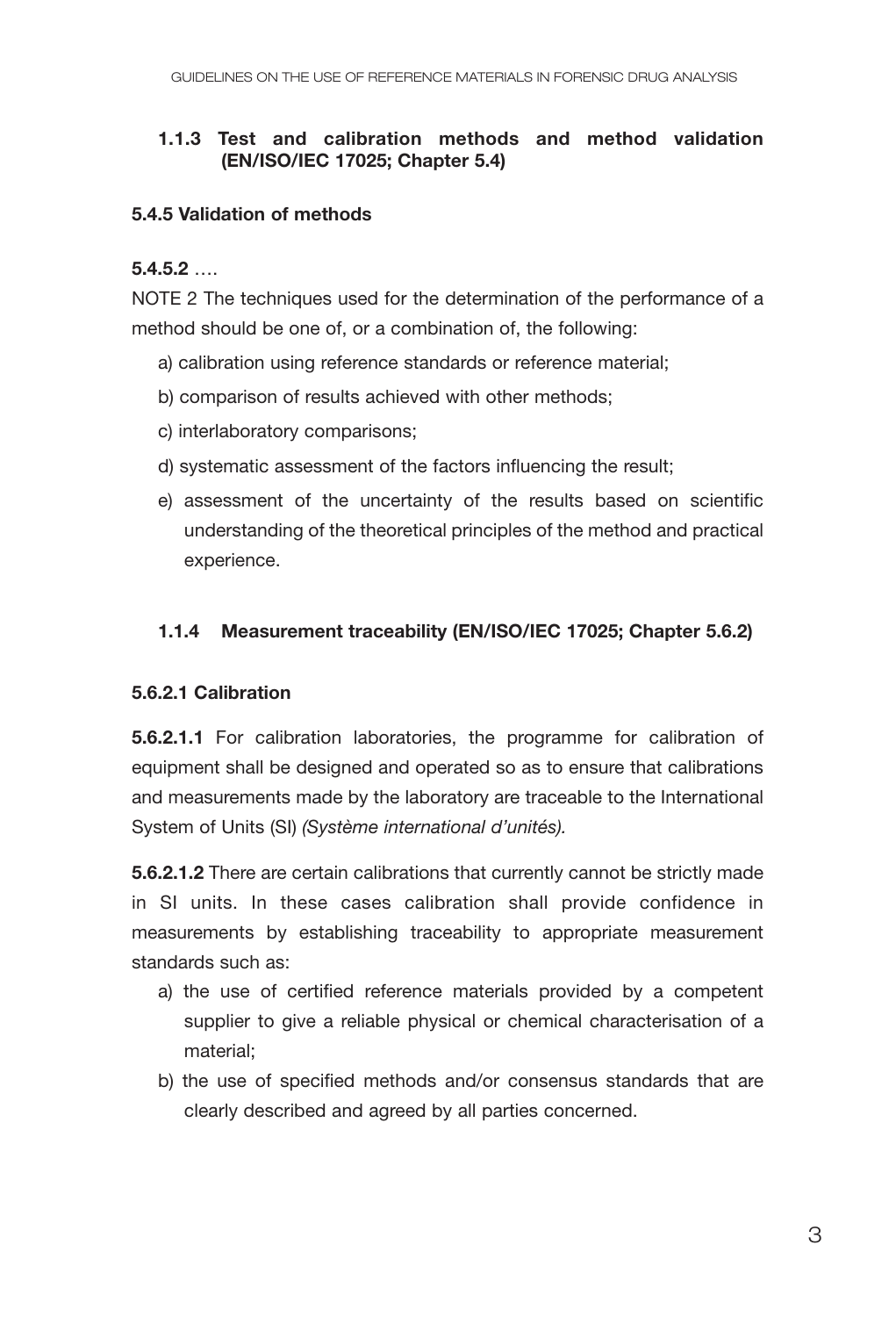**N ••**

Participation in a suitable programme of interlaboratory comparisons is required where possible.

#### **5.6.2.2 Testing**

**5.6.2.2.1** For testing laboratories, the requirements given in 5.6.2.1 apply for measuring and test equipment with measuring functions used, unless it has been established that the associated contribution from the calibration contributes little to the total uncertainty of the test result.

**5.6.2.2.2** Where traceability of measurements to SI units is not possible and/or not relevant, the same requirements for traceability to, for example, certified reference materials, agreed methods and/or consensus standards, are required as for calibration laboratories (see 5.6.2.1.2).

#### **1.1.5 Assuring the quality of test and calibration results (EN/ISO/IEC 17025; Chapter 5.9)**

**5.9.1** The laboratory shall have quality control procedures for monitoring the validity of tests and calibrations undertaken. … This monitoring shall be planned and reviewed and may include … the following:

- a) regular use of certified reference materials and/or internal quality control using secondary reference materials;
- b) participation in interlaboratory comparison or proficiency-testing programmes;
- c) replicate tests or calibrations using the same or different methods;
- d) retesting or recalibration of retained items;
- e) correlation of results for different characteristics of an item.

NOTE The selected methods should be appropriate for the type and volume of the work undertaken.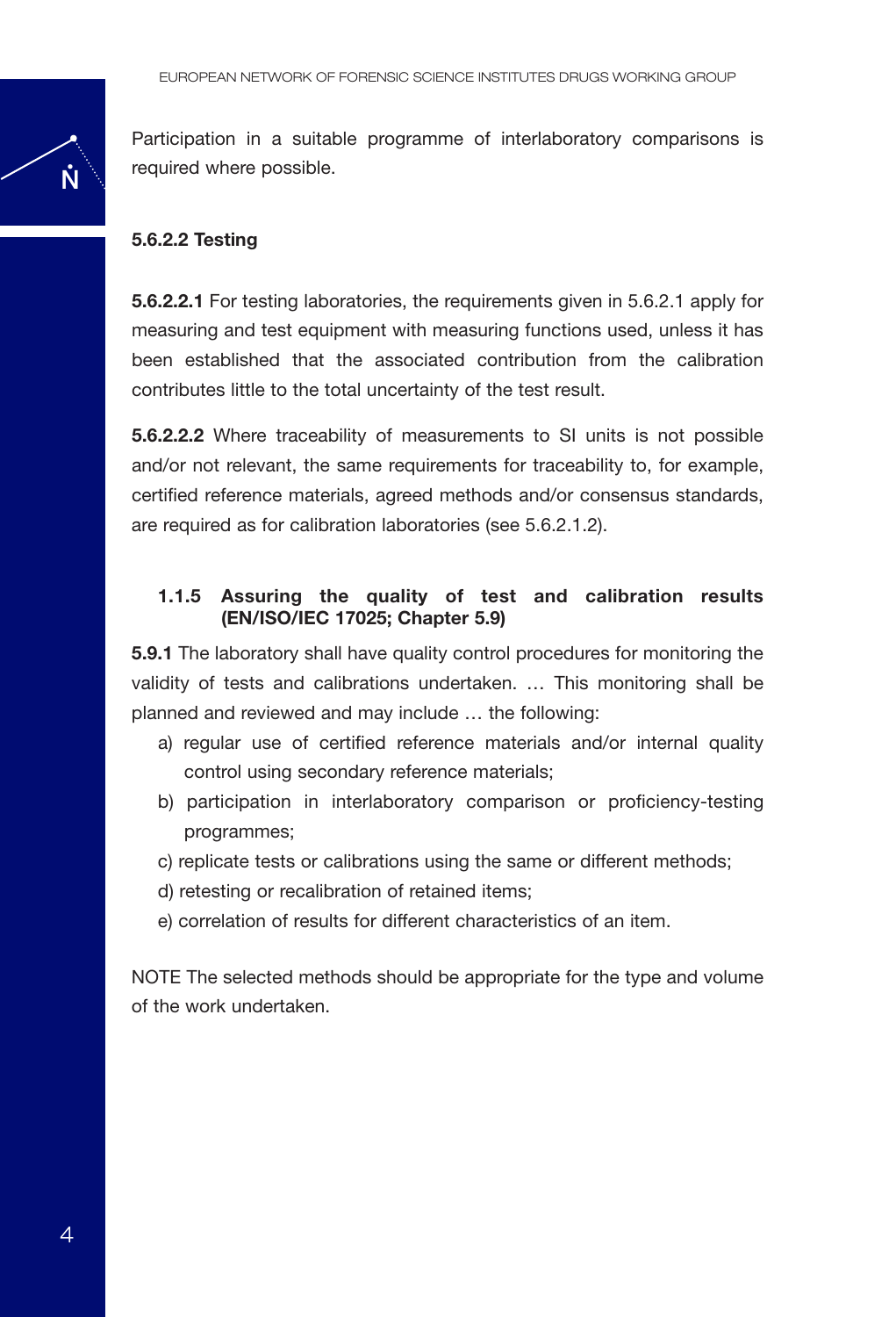### **1.2 Specific requirements for reference materials given by ISO-guides 30-34**

**ISO** (the International Organization for Standardization) is a worldwide federation of national standards bodies). ISO-guides 30-34 are dealing with terms and definitions, use and production of reference materials and contents of their certificates.

#### **1.2.1 Terms and Definitions used in connection with reference materials (ISO-guide 30; Chapter 2 and 3)**

**2.1 Reference material (RM):** material or substance, one or more of whose property values are sufficiently homogeneous and well established to be used for the calibration of an apparatus, the assessment of a measurement method, or for assigning values to materials.

NOTE: Many RMs are accompanied with a certificate or other documentation, but this should not be taken to mean that they are a true CRM, or even equivalent to a CRM in the context of the ISO definition of a CRM below.

**2.2 Certified reference material (CRM):** reference material, accompanied by a certificate, one or more of whose property values are certified by a procedure which establishes its traceability to an accurate realization of the unit in which the property values are expressed, and for which each certified value is accompanied by an uncertainty at a stated level of confidence.

**2.3 Primary standard:** standard that is designated or widely acknowledged as having the highest metrological qualities and whose value is accepted without reference to other standards of the same quantity, within a specified context.

**2.4 Secondary standard:** Standard whose value is assigned by comparison with a primary standard of the same quantity.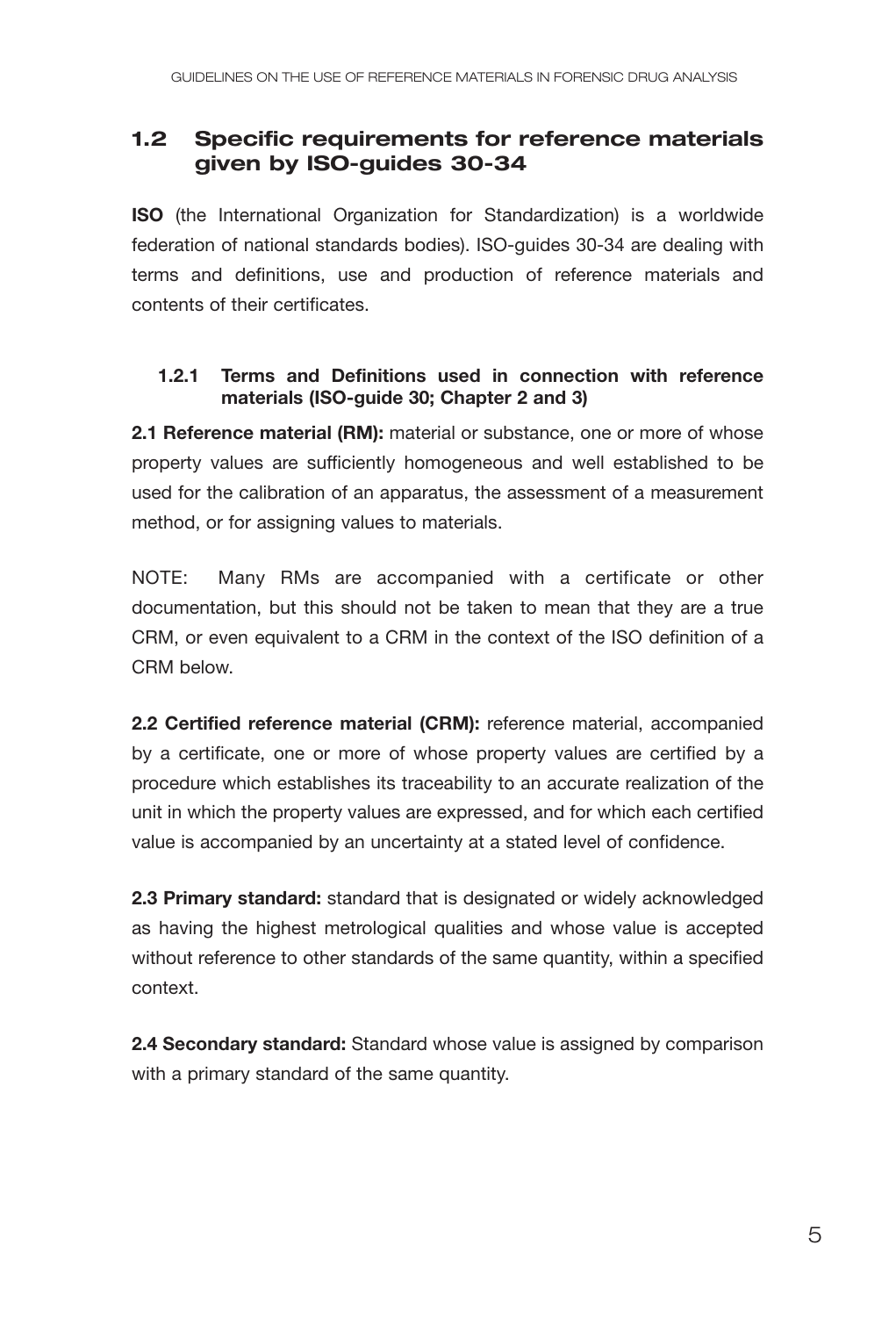**3.8 Traceability:** Property of the result of a measurement or the value of a standard whereby it can be related, with a stated uncertainty, to stated references, usually national or international standards, through an unbroken chain of comparisons.

#### **1.2.2 Reference materials – Contents of certificates and labels (ISO-guide 31, Chapter 6)**

#### **6 Summary of the essential contents of a certificate**

To assist producers of CRMs, those contents of a CRM certificate which are considered essential are summarized in the list below. This checklist is also intended to promote harmonization of practice in those organisations with responsibility for accrediting producers of CRMs.

- a) name of the material;
- b) producer and producer's code for the material;
- c) general description of the material;
- d) intended use;
- e) instructions for proper use;
- f) instructions for appropriate conditions of storage;
- g) certified property value(s), each accompanied by a statement of uncertainty; method(s) used to obtain property values (with full details where values are - dependent on the method of measurement);
- h) period of validity, if appropriate.

#### **1.2.3 Calibration in analytical chemistry and use of certified reference materials (ISO-guide 32, Chapter 3)**

#### **3 Basic considerations**

Any measurement, particularly any quantitative chemical analysis, shall employ reference elements to ensure demonstrated traceability to the relevant basic quantities. This is an essential condition for the accuracy of the results.

The metrological quality of the calibration performed depends on:

• the uncertainty of the reference used (set of calibration masses, titrated solutions, gas mixtures, composition CRMs<sup>2</sup>, etc.),

 $\bullet$  ….

**N •**

**•**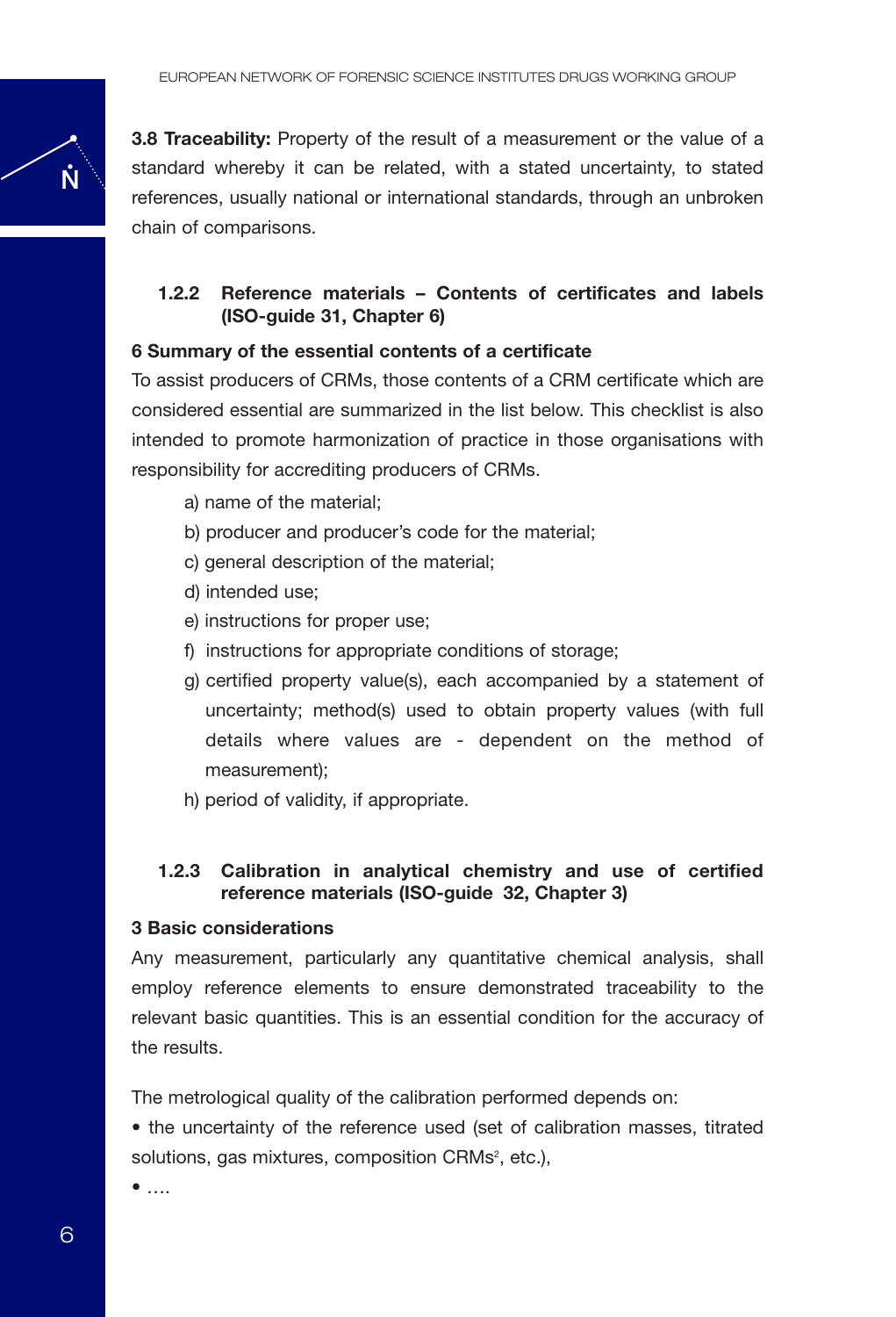<sup>2</sup> Remarks:

- a) … They (i.e. RMs) may also be used to check the drift with time, and possibly to correct an instrumental drift. The also serve as a basis for a conventional scale (e.g. octane index)…
- b) The analytical chemist is often a user of analytical materials or reagents. These products shall not be confused with CRMs. In fact, a CRM corresponds to an identified batch of material of which the certified characteristics have been determined with an optimised and defined accuracy. An analytical reagent is only characterised by a nominal value, determined with a large uncertainty. It is the user's duty to observe all necessary precautions to ensure, when used, that an analytical reagent meets his/her needs

#### **1.2.4 Uses of certified reference materials (ISO-guide 33)**

#### **Introduction**

Certified reference materials should be used on a regular basis to ensure reliable measurements. However, in doing so, the magnitude of the supply of that CRM, its relative cost, its availability (accessibility) and the measurement technique, be it destructive or non-destructive, should be considered. Also important to the user is in fact the misuse of a CRM may not provide the intended information.

Misuse of CRMs differs from incorrect use. The user of a CRM is expected to be familiar with all information pertinent to the use of the CRM as specified in its certificate. He should comply with such factors as the period of validity of the CRM, the prescribed conditions for storage of the CRM, instructions for the use of the CRM, and specifications for validity of the certified properties of the CRM.

#### **1.2.5 General requirements for the competence of reference material producers (ISO-guide 34)**

#### **Introduction**

The demand of new for new reference materials of higher quality is increasing as a consequence of both the increased precision of measuring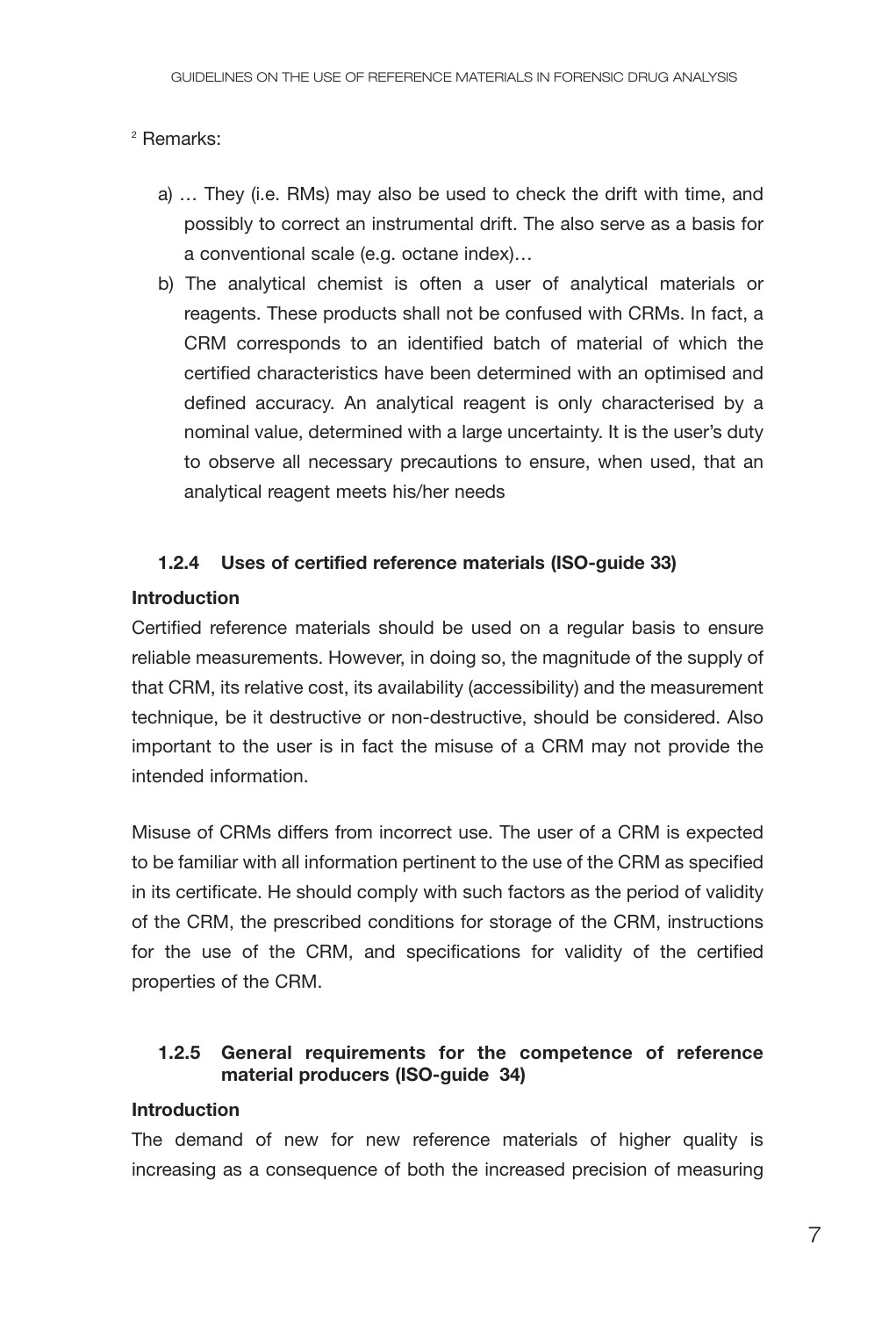equipment and the requirement for more accurate and reliable data in the scientific and technological disciplines. Some previously acceptable reference materials may not meet those more stringent requirements. It is, therefore, not only necessary for reference materials producers to supply information about their materials in the form of reports, certificates and statements, but also to demonstrate their competence in producing reference materials of appropriate quality.

### **1.3 General requirements (ILAC G19:2002: Guideline for forensic science laboratories) concerning reference materials**

The use of reference materials in validation and calibration is recommended in the ILAC Guideline for forensic science laboratories. The relevant chapters are outlined below.

#### **1.3.1 Technical requirements (ILAC G19:2002, Chapter 5)**

#### **5.4 Test and calibration methods and method validation**

**5.4.1** All methods should be fully documented including procedures for quality control, and, where appropriate, the use of reference materials.

**5.4.5.1** All technical procedures used by a forensic science laboratory must be fully validated before being used on casework. Methods may be validated by comparison with other established methods using certified reference materials (where available) or materials of known characteristics.

#### **5.6 Measurement traceability**

**5.6.2.2.2** For many types of analysis, 'calibration' may be carried out using synthetic standards containing the analytes under test, prepared within the laboratory from chemicals of known purity and composition, or matrix matched standards. Alternatively, 'standard' solutions may be purchased. Many chemicals can be purchased with manufacturer's statements or certificates. Wherever possible, laboratories should obtain supplies of chemical standards from competent suppliers.

**N •**

**•**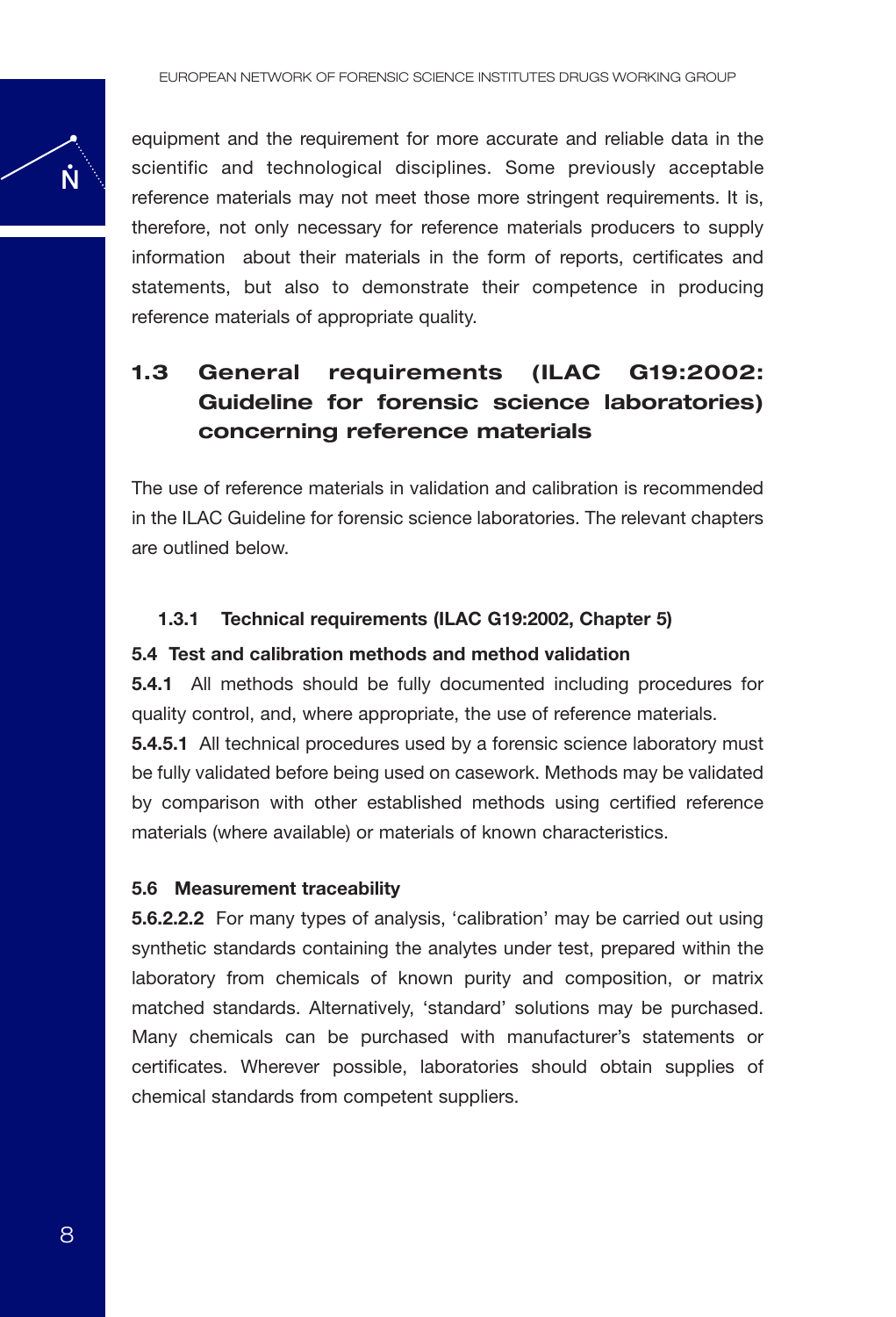### **5.9 Assuring the quality of test and calibration results**

**5.9.1** a) Analytical performance should be monitored by operating quality control schemes which are appropriate to the type and frequency of testing undertaken by a laboratory. The range of quality control activities available to laboratories includes the use of :

- reference collections;
- certified reference materials and internally generated reference materials;
- $\bullet$  …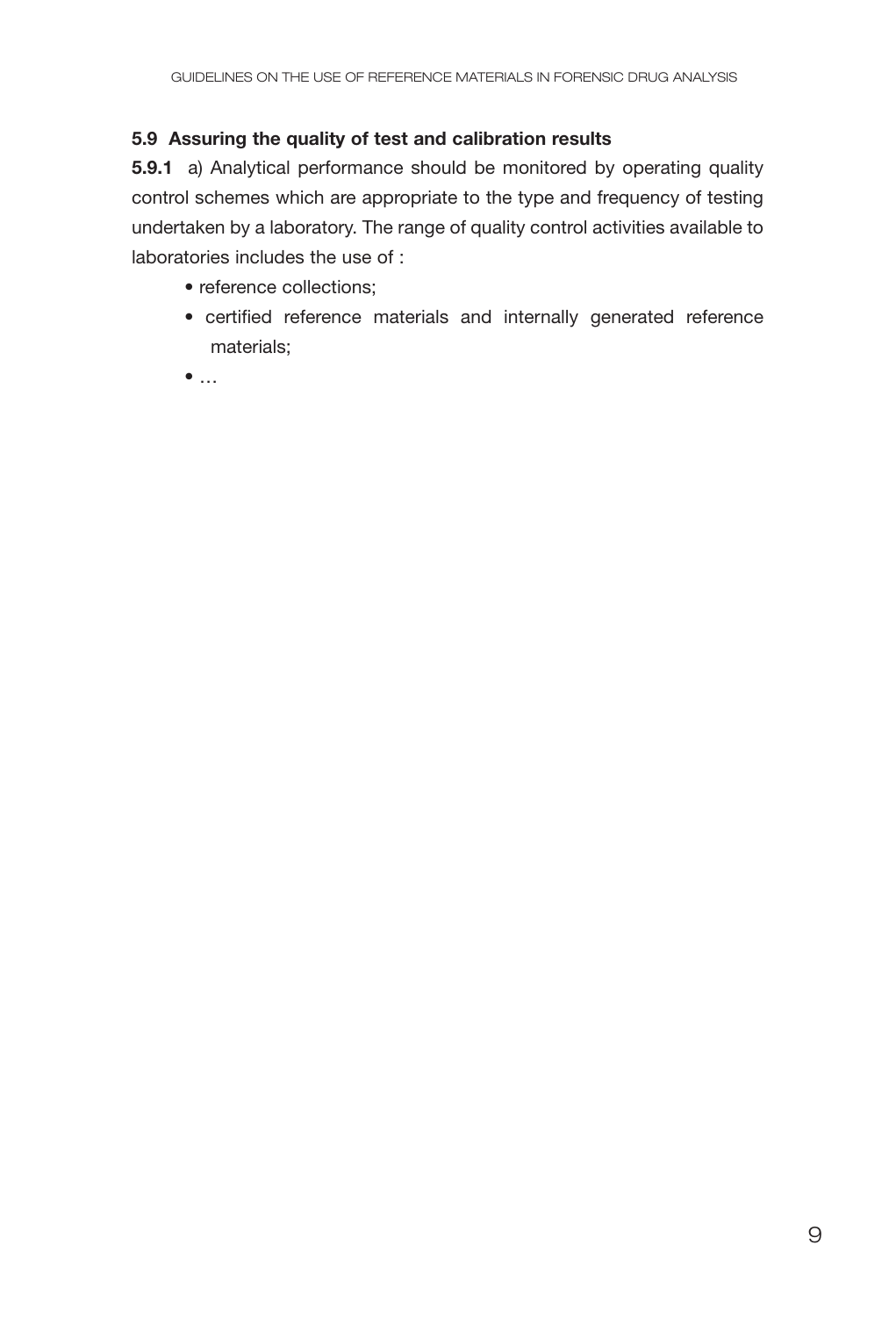**N • •**

### **2. ENFSI DWG recommendations concerning reference materials USED FOR DRUGS ANALYSIS**

#### **2.1 Availability of reference materials**

Two classes of materials are recognised by ISO, namely 'certified reference materials' (CRMs) and 'reference materials' (RMs) as described in Chapter 1. The following classes of reference materials are also encountered:



#### **2.1.1 Primary reference material (CRM)**

Generally the demand for primary reference materials exceeds supply in terms of the range of materials and availability. It is rare to have a choice of primary RMs, i.e. certified reference material (CRM), and therefore the user must choose the most suitable material available, i.e. secondary reference material. It is important therefore that users understand any limitations of reference materials employed.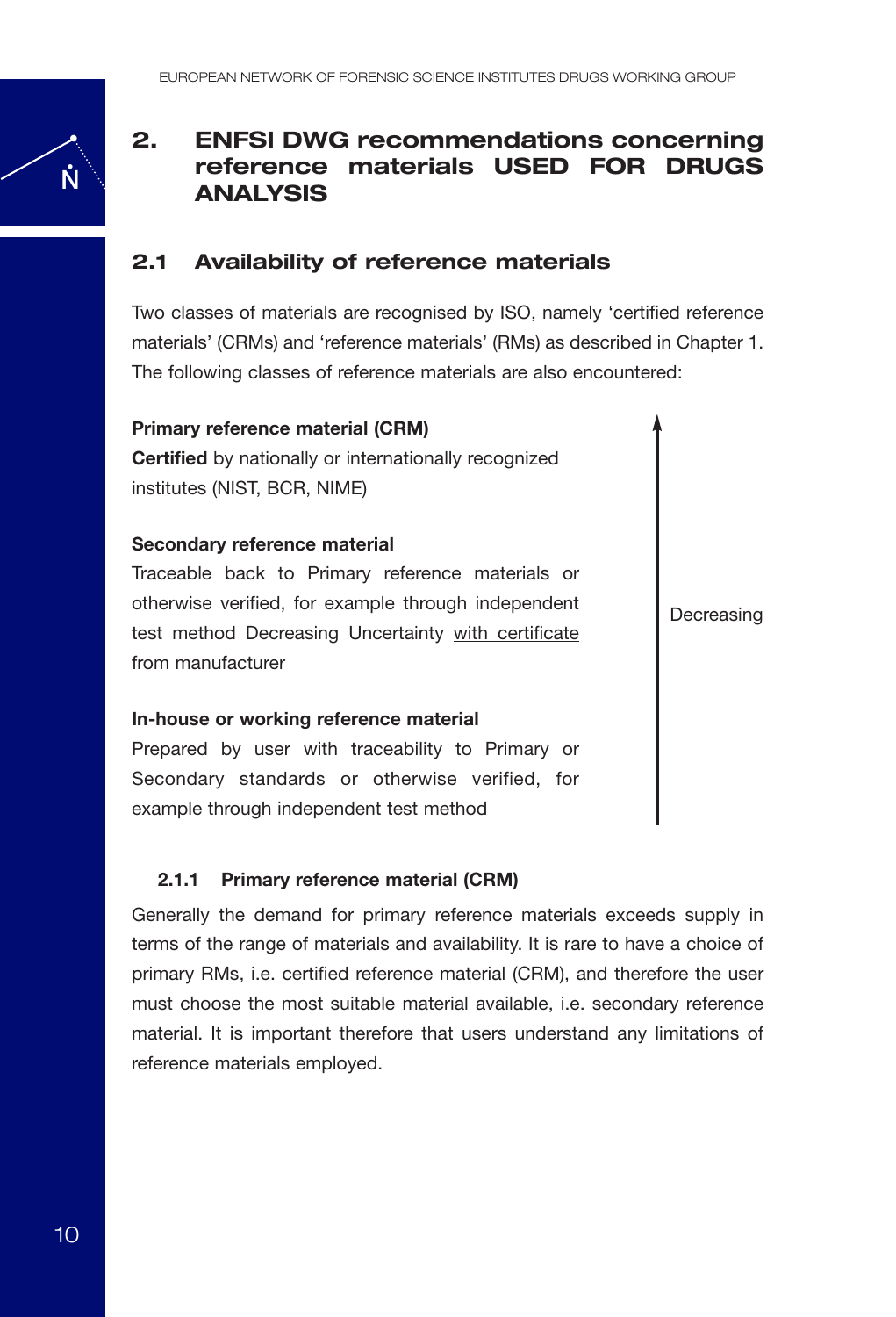#### **2.1.2 Secondary reference material (RM)**

#### 2.1.2.1 Analytical standards

A secondary reference material, in forensic drug analysis, is often considered as a pure material which is purchased from a reliable manufacturer together with a certificate. Even, that the manufacturer provides a certificate, the material is not certified according ISO-standards. These materials are often referred to as analytical standards with purity more than 98%

There are also commercially available analytical standards which are in solution and/or in matrix.

Pure substances are preferred over mixtures and solutions since;

- verification of the reference material is easier to carry out without matrix
- using a pure substance, the risk of matrix effects or formation of artefacts can be avoided
- concentration of solutions can vary over time by degradation or evaporation.

**Therefore, ENFSI DWG recommends that whenever possible, laboratories should try to obtain pure, i.e. more than 98%, reference materials. If this is not appropriate for a specific application solutions of pure substances may be used.**

#### 2.1.2.2 Pharmacopoeial standards and substances

In the absence of specific guidelines for forensic drug analysis, it seems reasonable to refer to pharmacopoeias, since pharmacopoeial standards and substances are established and distributed by pharmacopoeial authorities to give the user the information on the composition of the substance. Usually this is following the general principles of ISO guide 34. It should be noted, however, that they are not considered as CRMs. A different approach is used by the pharmacopoeias; they describe the minimum quality that is needed for the pharmaceutical use of the drug. Pharmacopoeial authorities also refer to primary standards, i.e. CRMs, which can be purchased as references.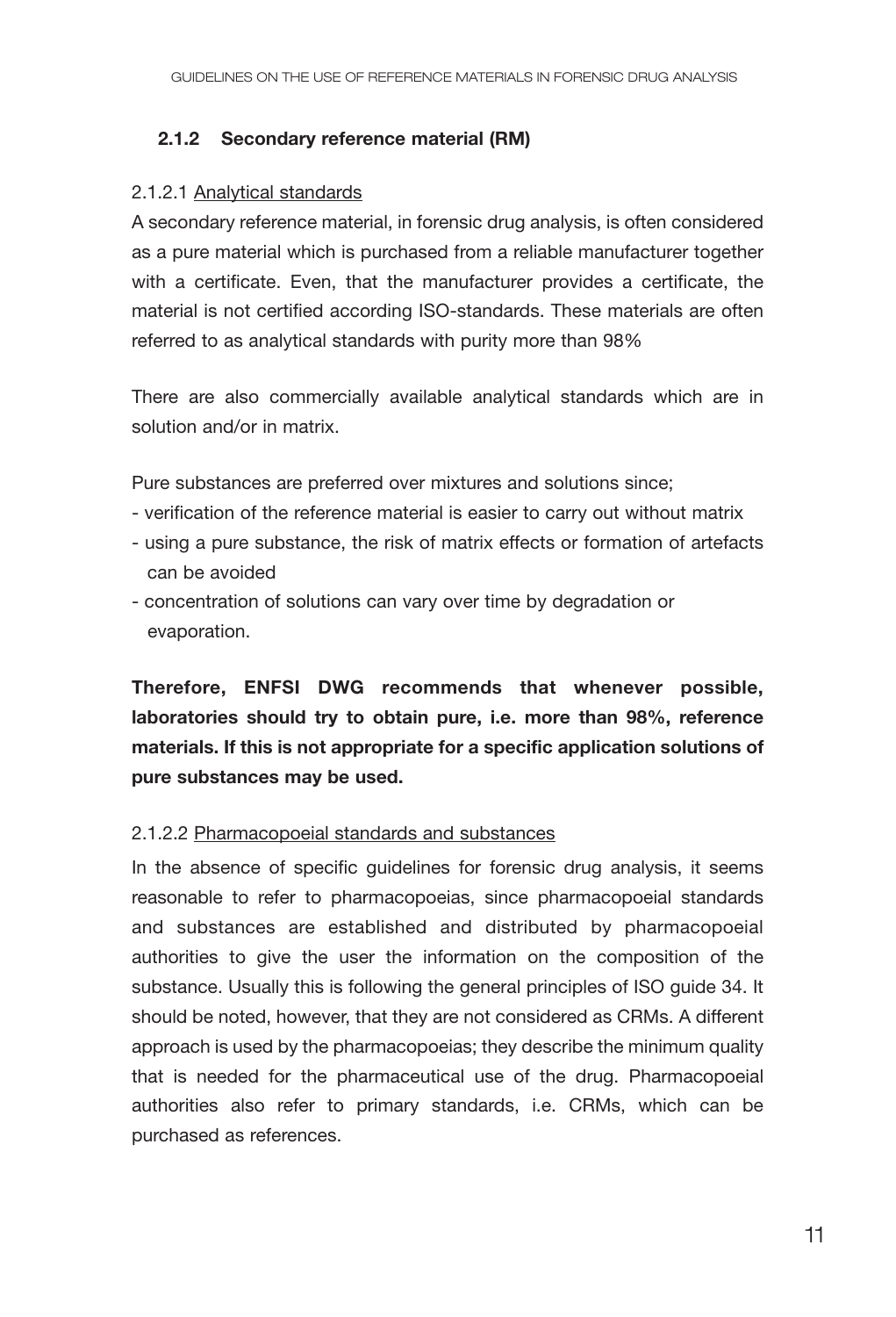

Nowadays when obtaining a 'pharmaceutical' compound not only reference is made to the Pharmacopoeia which specifications are met but also a specification of analysis is provided. And usually the expiration date is also mentioned. Then it can be considered if the purity is sufficient for analytical purposes; e.g. the European pharmacopoeia suggests for cocaine hydrochloride a number of purity tests and requires a minimum content of 99.0 % cocaine hydrochloride. The uncertainty of their assigned values is not stated since it is negligible in relation to the defined limits of the methodspecific assays of the pharmacopoeias for which they are used.

**Therefore, ENFSI DWG recommends using pharmacopoeial standards and substances as secondary reference materials for analytical purposes when they comply with the requirements of the (European) Pharmacopoeia.** 

#### 2.1.2.3 Precursors and other chemicals

Occasionally precursors and other chemicals are used as reference materials. Often these compounds are of 'analytical' grade or compounds 'for synthesis'. In many cases the purity is given as a minimum concentration.

**ENFSI DWG recommends that also these standards can be considered as secondary reference materials, but only after a verification confirming the claimed values.**

#### **2.1.3 In-house or working reference material**

#### 2.1.3.1 In-house reference materials

Sometimes reference standards must be made in forensic laboratory e.g. due to their poor availability. This can be carried out by synthesising or by isolating them from seized material. One or more purification steps (distillation, extractions, salt formation and/or recrystallisations) may result in material of sufficient purity. Some aspects of the preparation of in-house reference materials are described in chapter 3.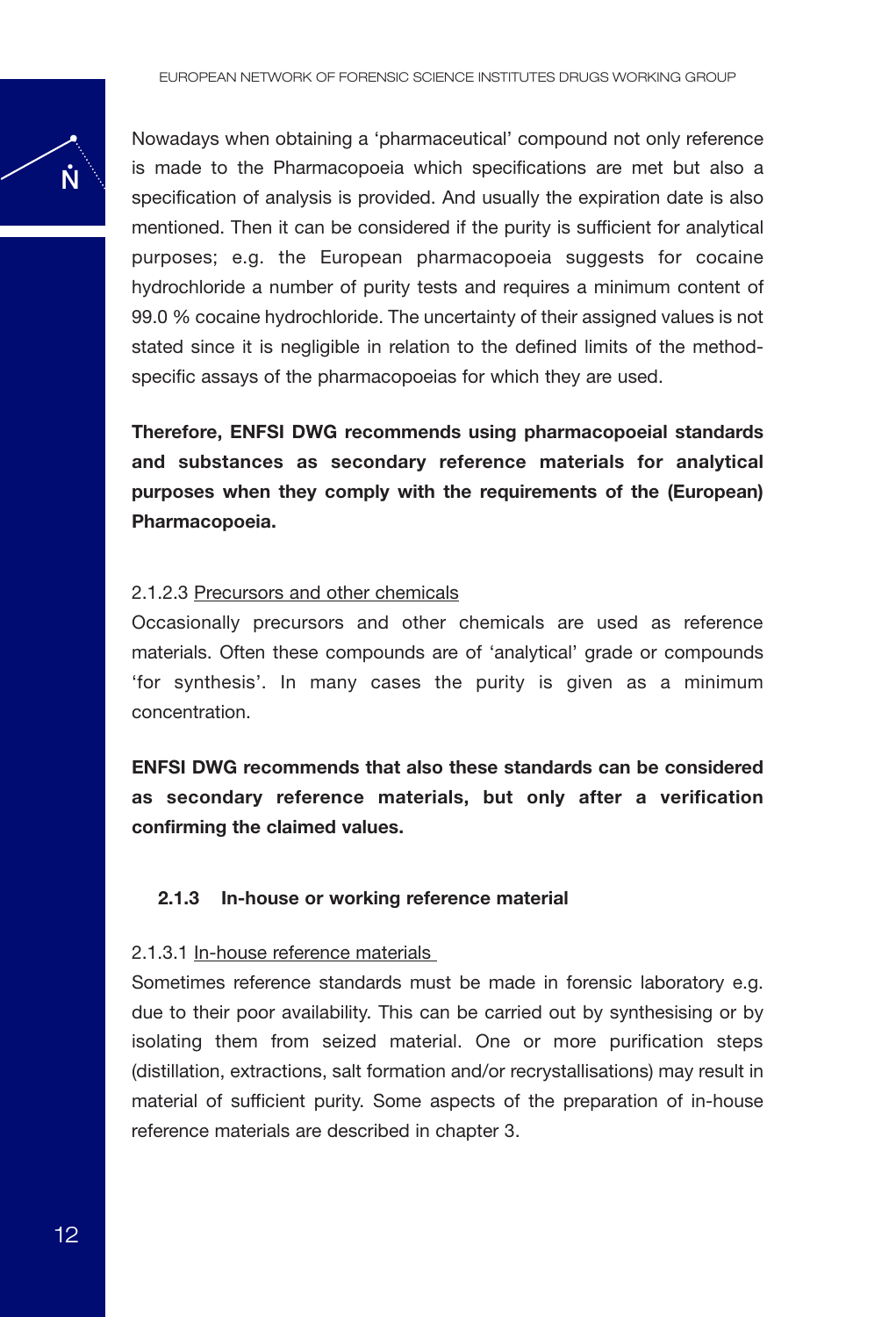### **ENFSI DWG recommends that in-house RM can be used for calibration when in-house RM is well characterised by appropriate physical and/or chemical properties.**

An internal Certificate of Analysis describing the relevant properties should be made in this case. An example of an internal certificate is presented in Annex 1.

### 2.1.3.2 Reference materials prepared from case samples (without purification)

These materials are often used as so-called control samples for quality assurance purposes. Typical example of this type of in-house or working reference material is a case sample which content has been determined against a secondary reference material. The advantage of such material is that it can be made available in large amounts and that it bears no costs. The disadvantages of reference materials prepared from case samples include:

- a) matrix effects
- b) homogeneity aspects
- c) increased uncertainty
- d) expiration date is difficult to define

**ENFSI DWG advises to avoid the use of case samples as secondary standards for quantitative purposes.**

### **2.2 Assessment of the suitability of RMs**

Three situations can be recognised:

- 1) reference standards supplied with a certificate (so-called CRMs);
- 2) reference standards with a specification sheet (often called as certificates; many RMs are accompanied by a certificate or other documentation, but this should not be taken to mean that they are a true CRM, or even equivalent to a CRM in the context of the ISO definition of a CRM) and
- 3) those without certificate or specification sheet.

Almost per definition content verification is not necessary for CRMs. Therefore verification of reference materials in the situations 2 and 3 will be discussed.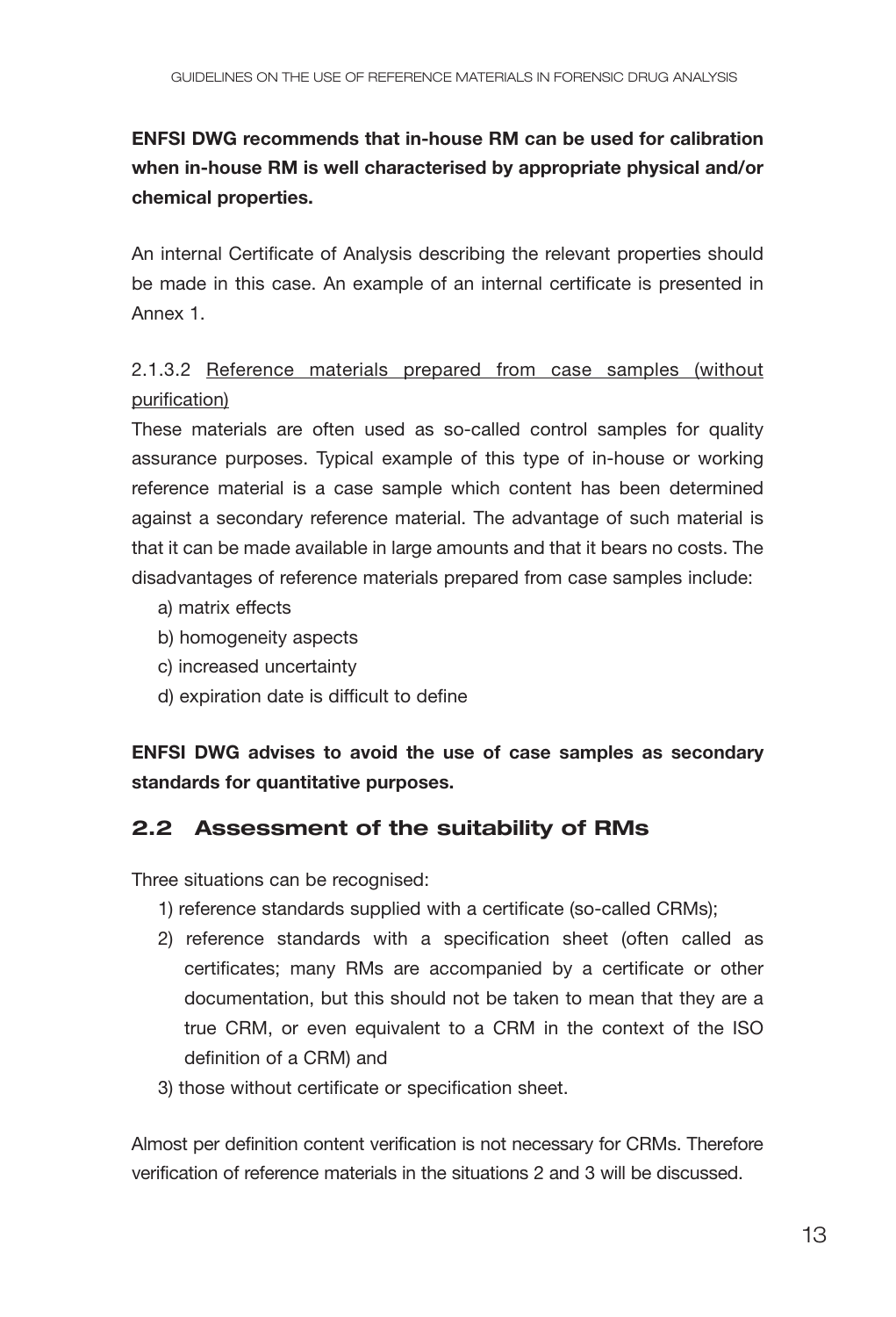

If the reference standard is supplied with a specification sheet, the choice will be made between acceptance and verification of the content. The choice may be influenced by various factors including:

- a) former experiences with the supplier
- b) general impression about the material and packaging
- c) level of information given in the certificate
- d) time between certificate issue and delivery time of compound at the laboratory
- e) type of material
- f) purpose of use (qual/quant, accuracy, accredited method,….)

In cases where no specification is available, the contents should always be verified.

**ENFSI DWG recommends verifying the claimed contents, except in cases where a specification sheet with sufficient relevant data is available and the supplier has a good reputation or/and is known to be reliable.** 

**Note: It is recognised that some of the ENFSI laboratories have a QA policy to verify purchased secondary standards.**

An example of an acceptable specification is presented in Annex 2.

#### **2.2.1 Stability and retesting**

When a supplier has given an expiration date, the reference standard cannot be used after that date. However, if the standard is tested and meets the original or other clearly defined criteria, the standard can be accepted again for a new period.

When doing retesting, the results should be compared, if possible, with those obtained at the first verification test upon receiving the reference compound, or otherwise compared to analysis result before the expiring date.

Some compounds are known to be very stable, an example being amphetamine sulphate. That means that a retesting after one year can be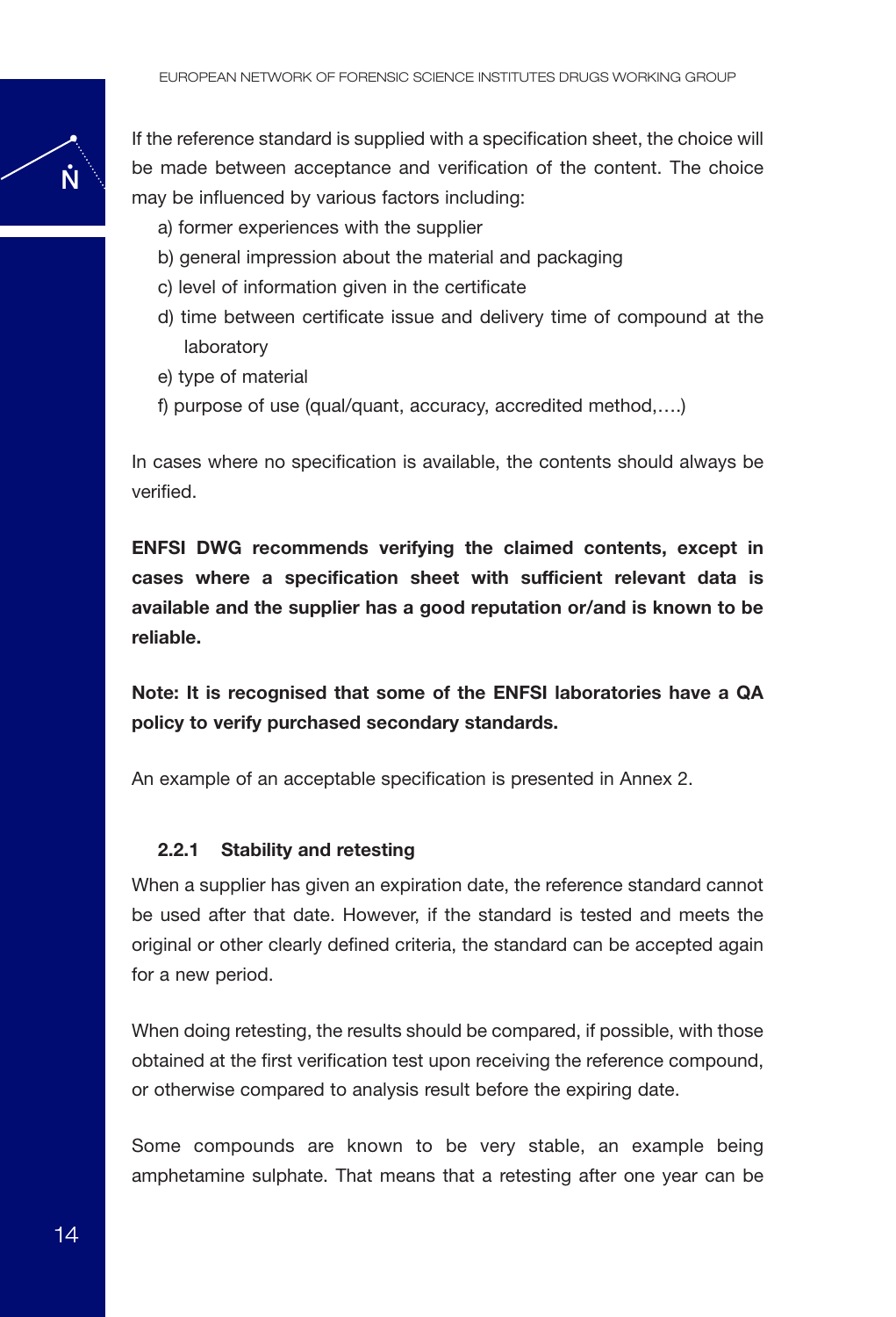considered as overdoing. On the other hand, if no data are available about the stability of the compound, an acceptance for 10 years is too long period.

**When no documentation about the stability is available, ENFSI DWG advises to retest all solid substances at least every 5 years. Substances known to be unstable must be checked with a higher frequency, the frequency being dependent on the nature of the instability and storage conditions.**

As an example, it is reasonable to retest heroin base on an annual or biannual basis to check for the formation of 6-monoacetylmorphine, and MDMA hydrochloride to check frequently for the absence of crystal water.

The stability of reference compounds dissolved in water or methanol is not always well defined. Therefore these solutions should be checked carefully.

#### **ENFSI DWG advises to retest solutions at least every year.**

Testing and/or retesting do not necessarily require a whole set of chemical tests. The minimum form of (re)testing can be a visual inspection. In other cases more specific investigations are required for instance for compounds forming degradation products. The purpose of the reference compound will also influence the choice, e.g. formation of 6-monoacetylmorphine in heroin is not a reason for rejecting the reference compound for qualitative purposes. And for quantitative work, the reference compound can be accepted as long as the percentage is under a defined limit. For other compounds, a number of other tests will be necessary. And often, water determinations are necessary for the correct characterisation of the reference material.

Some examples for a strategy for testing, verification and acceptance of secondary and in-house reference materials are given in annex 3.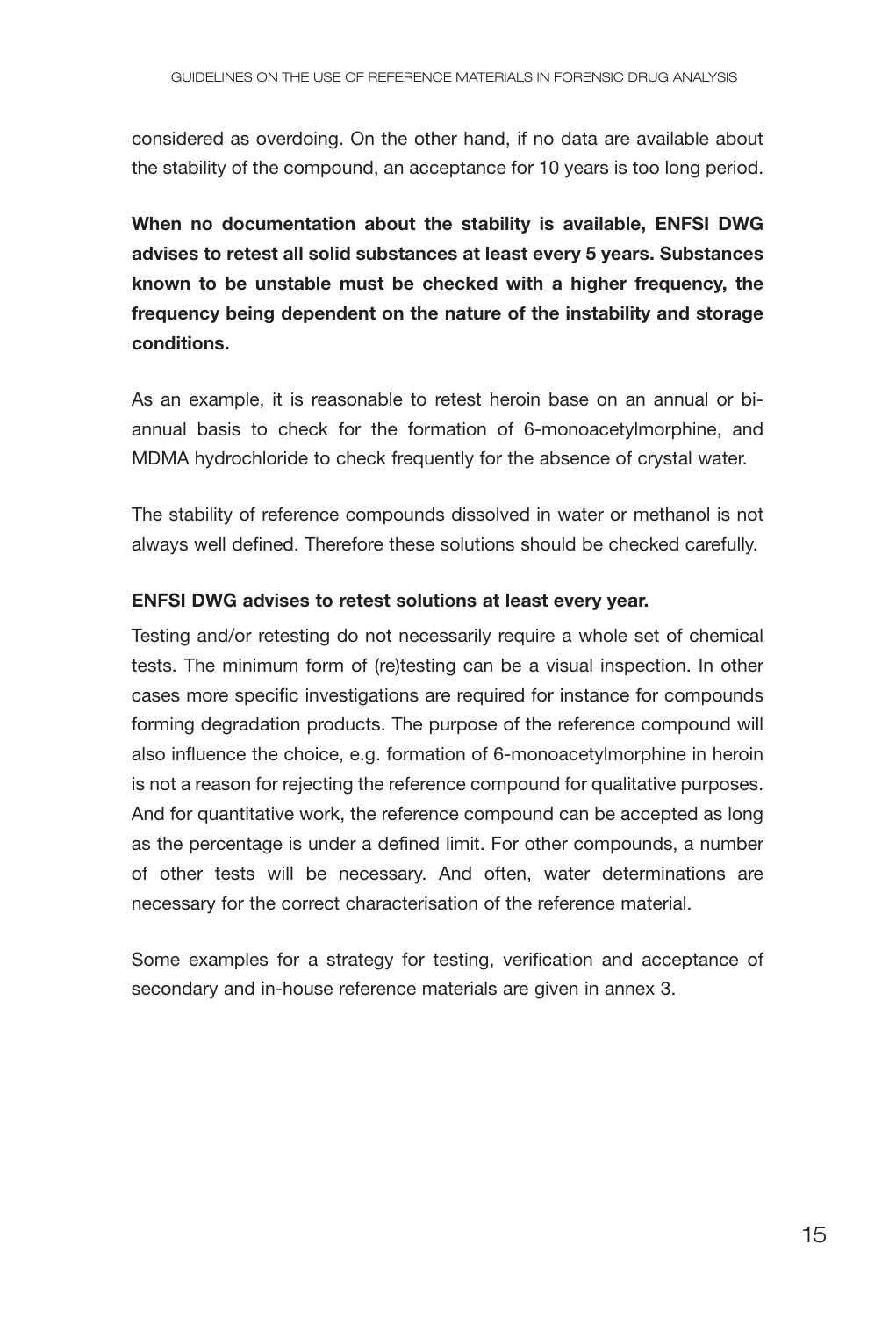### **2.3 Corrective actions concerning purity of RMs**

#### **2.3.1 Correction factors**

**N •**

**•**

In relation with the purity of the reference material, the question arises whether correction factors should be applied. In other words, if it is known that an MDMA standard is 98.5 % pure, should the result of the analysis be corrected (multiplied) by a factor 0.985 in order to avoid a too high value. Proper action is dependent on the reliability of the concentration, if the standard is specified by the manufacturer or if the concentration can be confirmed by other reliable means, correction factor can be used.

Another possibility is to take the uncertainty of the standard into consideration in the measurement uncertainty estimation. Then the results are corrected but the laboratory is aware of uncertainty caused by the standard impurity.

#### **ENFSI DWG recommends using**

- **1. No correction factors when the purity meets the pharmacopoeial standards (usually > 98 or>99%)**
- **2. Correction factors when the purity of the reference material is known and less than 98%**

#### **2.3.2 Moisture and crystal water**

#### **Water**

Many reference materials are not always completely dry. So, in many assays, heating till constant weight, mostly at 105 ºC is performed. The European Pharmacopoeia ed. V mentions for accepted loss of weight:

Amphetamine sulphate 1.0 %; Cocaine hydrochloride 0.5%

and the British Pharmacopoeia 2005 for

Heroin hydrochloride 4.5%

(the latter may involve the removal of 1 crystal water which is theoretically 4.2%)

**ENFSI WG Drugs advises to apply no corrections for the moisture content as long as this is within the given pharmacopoeial specification.**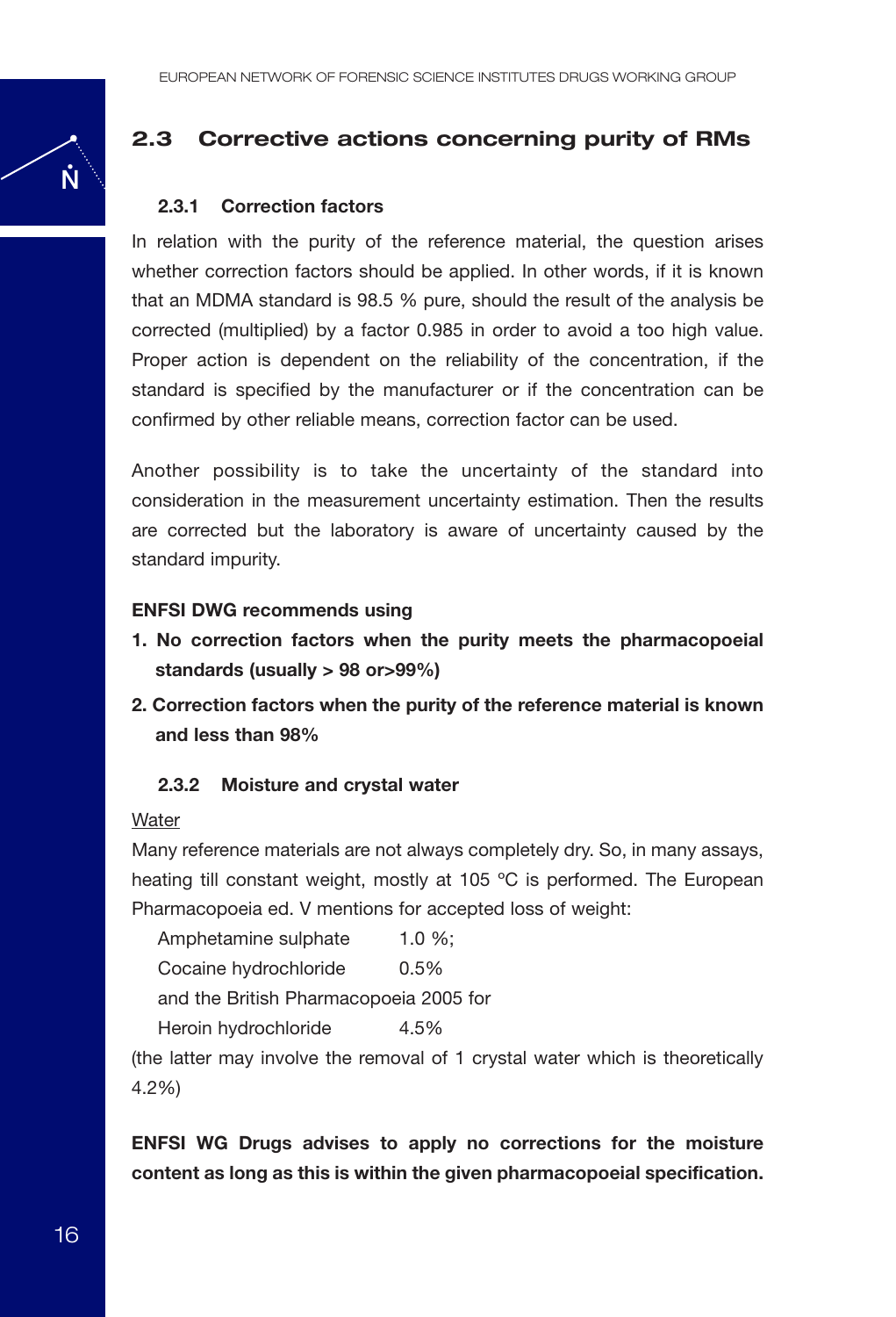#### Crystal water

Crystal water has a major influence. Heroin hydrochloride is defined as heroin + hydrochloride + 1 crystal water. So, when a quantitation is based on heroin hydrochloride reference compound and this compound is known to contain 1 crystal water, the conversion factor into the base is 0.8715 instead of 0.910 and the other way around, if the quantitation is based on heroin base reference compound and the contents must be expressed as hydrochloride, the crystal water should be taken into consideration in the calculations as well.

Note: It is realized that in at least one European country other agreements have been made concerning the conversion from heroin base to heroin hydrochloride; they ignore the crystal water.

MDMA hydrochloride can contain crystal water which varies over time (between 0 and 1) depending on the atmospheric humidity. For a small molecule, such as MDMA hydrochloride, content of crystal water has a high impact (about 8%). For instance, during the CTS<sup>1</sup> proficiency test 2000-501, most participants reported values of about 36%, whereas CTS mentioned a MDMA content of 41%. It is quite probable that the crystal water played a role here. In the case of MDMA hydrochloride the most practical solution seems to be drying and storing under such conditions that the reference material is free of crystal water.

### **ENFSI DWG recommends that crystal water should be taken into consideration unless in conflict with national rules.**

#### **2.3.3 Salt form**

Sometimes the reference material is in another salt form than the sample to be analysed. It is also possible that the reference material is in base form and the sample is in salt form or the other way around.

<sup>1</sup> Collaborative Testing Services, Inc.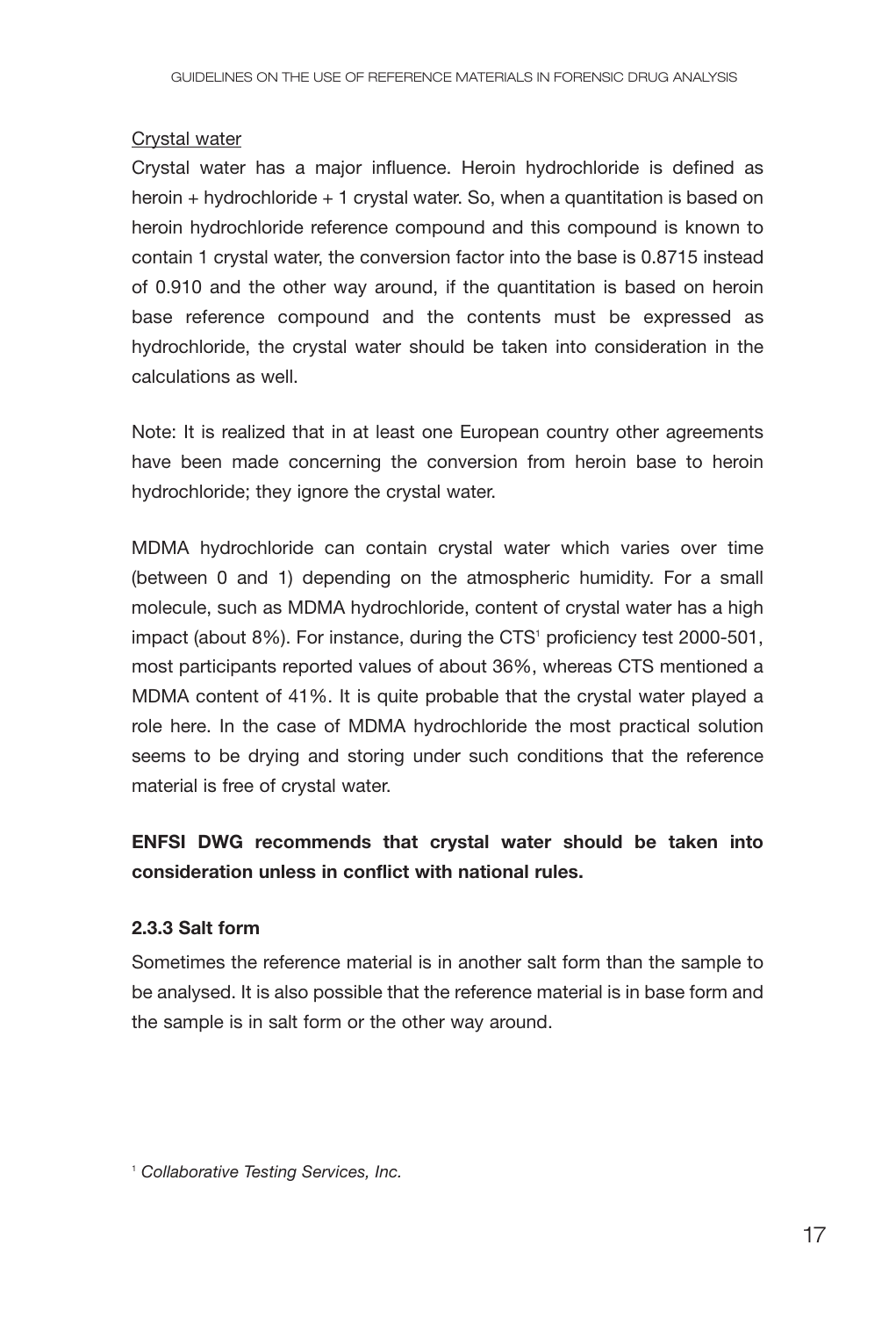Theoretical conversion factor is not the main risk, but the potential different behaviour of salts and bases in the analysis, e.g. due to different solubility. Often the analytical system can be optimised to cope with this matter. In gas chromatography special attention has to be paid to a possible different volatility of bases and salts in the injector.

**ENFSI DWG recommends that the salt form should be taken into consideration and conversion factors should be used when appropriate. ENFSI advises to report in the form of the base. Other forms are also possible but then the report should clearly mention the salt form in which data is reported.** 

### **2.4 Uses of reference materials**

Reference materials shall be used, where appropriate, for

- a) method validation and measurement uncertainty
- b) method verification
- c) calibration
- d) quality control and quality assurance

For method validation and measurement uncertainty determination usually primary or secondary RMs are required. In-house or working RMs (case samples) are used when the effect of matrix is studied during the determination of selectivity and specificity. Studies of repeatability and reproducibility should be carried out by using case samples since they represent "authentic samples".

In method verification, it is not essential to use primary and secondary RMs and thus, in-house or working RMs can be used.

For calibration purposes case samples should not be used, but the use of inhouse RMs, which are properly characterised, is acceptable. Use of RMs are summarised in table 1.

**N •**

**•**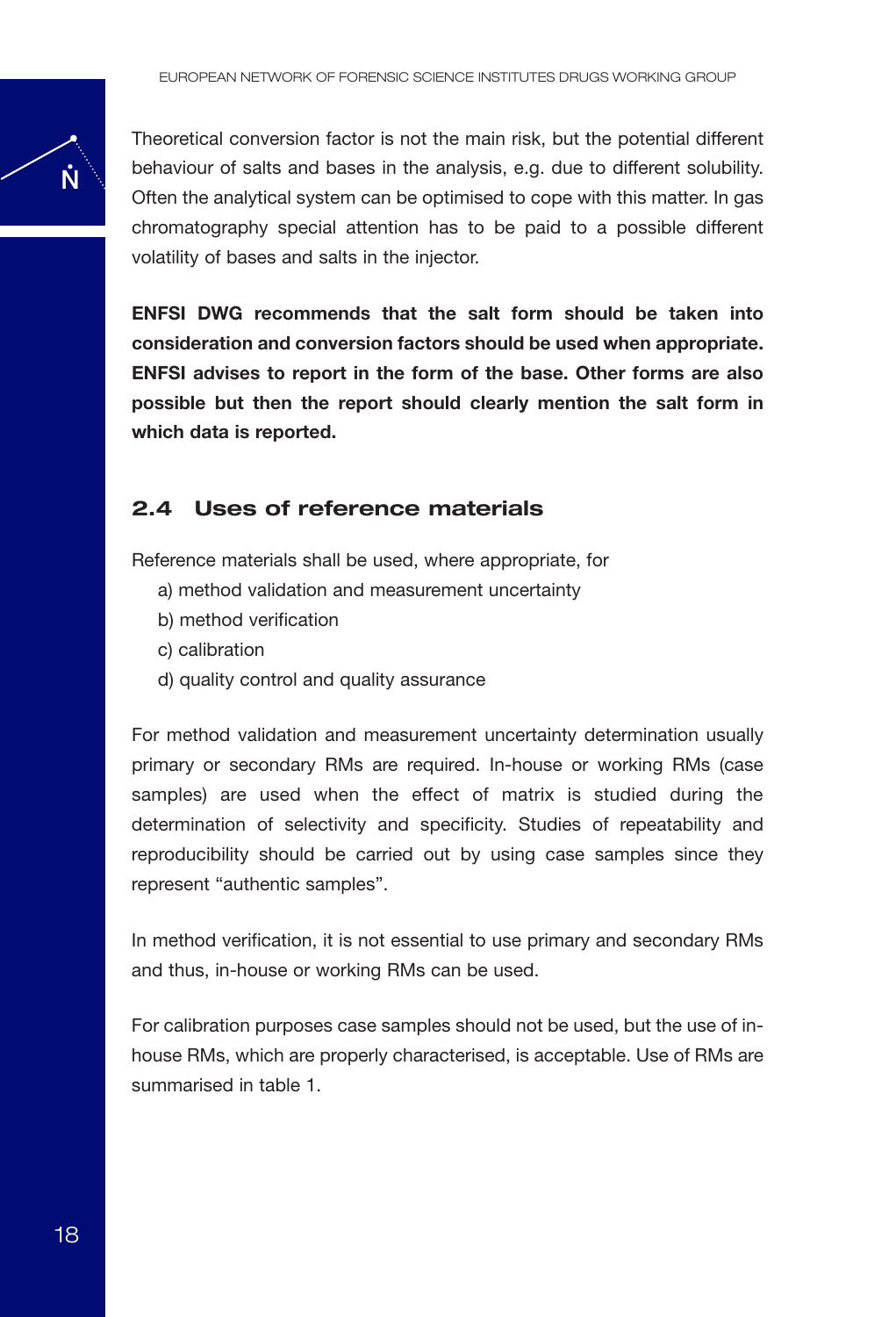| Purpose of use                        | Primary | Secondary<br>reference material reference material | In-house or working reference material |              |
|---------------------------------------|---------|----------------------------------------------------|----------------------------------------|--------------|
|                                       |         |                                                    | in-house RM                            | case samples |
| method validation and measurement     |         |                                                    |                                        |              |
| uncertainty                           |         |                                                    |                                        |              |
| - Confirmation of identity            | X       | X                                                  |                                        |              |
| - Selectivity & specificity           | X       | $\chi$                                             |                                        | X            |
| - Limit of Detection                  | $\chi$  | $\chi$                                             |                                        |              |
| - Limit of Quantitation               | X       | $\chi$                                             |                                        |              |
| - Working & Linear Ranges             | χ       | $\chi$                                             |                                        |              |
| - Accuracy                            | χ       | X                                                  |                                        |              |
| - Trueness                            | $\chi$  | $\chi$                                             |                                        |              |
| - Bias                                | X       | $\chi$                                             |                                        |              |
| - Repeatability                       |         |                                                    |                                        | X            |
| - Reproducibility                     |         |                                                    |                                        | X            |
| - Ruggedness                          | X       | $\chi$                                             |                                        |              |
| - Recovery                            | χ       | X                                                  |                                        |              |
| method verification                   |         |                                                    | X                                      | $\chi$       |
| calibration                           | X       | $\chi$                                             | X                                      | $\chi$       |
| quality control and quality assurance | χ       | X                                                  | X                                      | X            |

#### **2.4.1 Qualitative analysis**

In most analytical measurements, the identity of the material needs to be confirmed by reference material or reference data. Reference materials will often serve for identity confirmation where available in sufficient quantity.

Comparison with reference data, for example in the form of spectroscopic data, is normally acceptable evidence of identity and complies with SWGDRUG guidelines. In this case, however, it is important to ensure that

- a) reference data are obtained under closely similar conditions to those used in the laboratory
- b) reference data are traceable to appropriate references (for example, wavelength standards)
- c) the equipment used to generate data for the test items is traceable to the same references.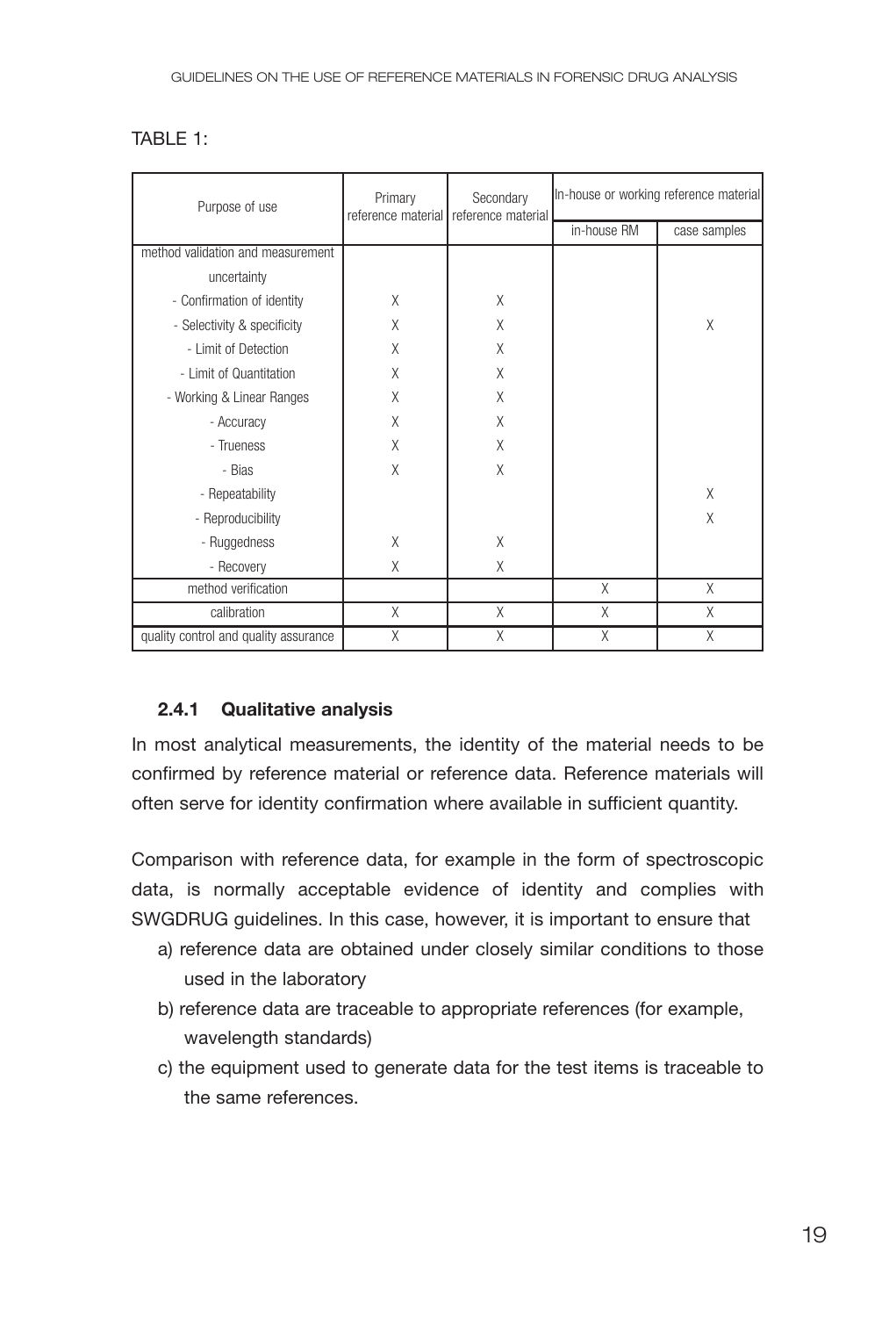**N ••**

**ENFSI DWG recommends using reference materials instead of reference data for qualitative purposes but recognizes the use of spectroscopic data as an acceptable alternative.**

#### **2.4.2 Quantitative analysis**

Chromatographic methods are commonly used for the quantitative analysis of drugs and these methods rely heavily on a reference material to provide accurate data. Therefore the quality and purity of the reference material is very important. Verification of the reference materials is essential as explained in chapter 2.2.1. It can be carried out by spectroscopic and chromatographic methods, titration, elemental analysis, melting point etc. An acceptable and common chromatographic method is to use indirect reference standards. This is based on the principle that a flame ionisation response is linear to the number of carbon atoms in a molecule. The big advantage of this method is that

- a) it is also suitable for reference compounds which are available in a aqueous or methanolic solution
- b) it can be used for 'new'compound which are not available
- c) it can be used for any compound that is not commercially available

Example: Methamphetamine can be checked / determined by using the readily available homologue phentermine as the reference standard.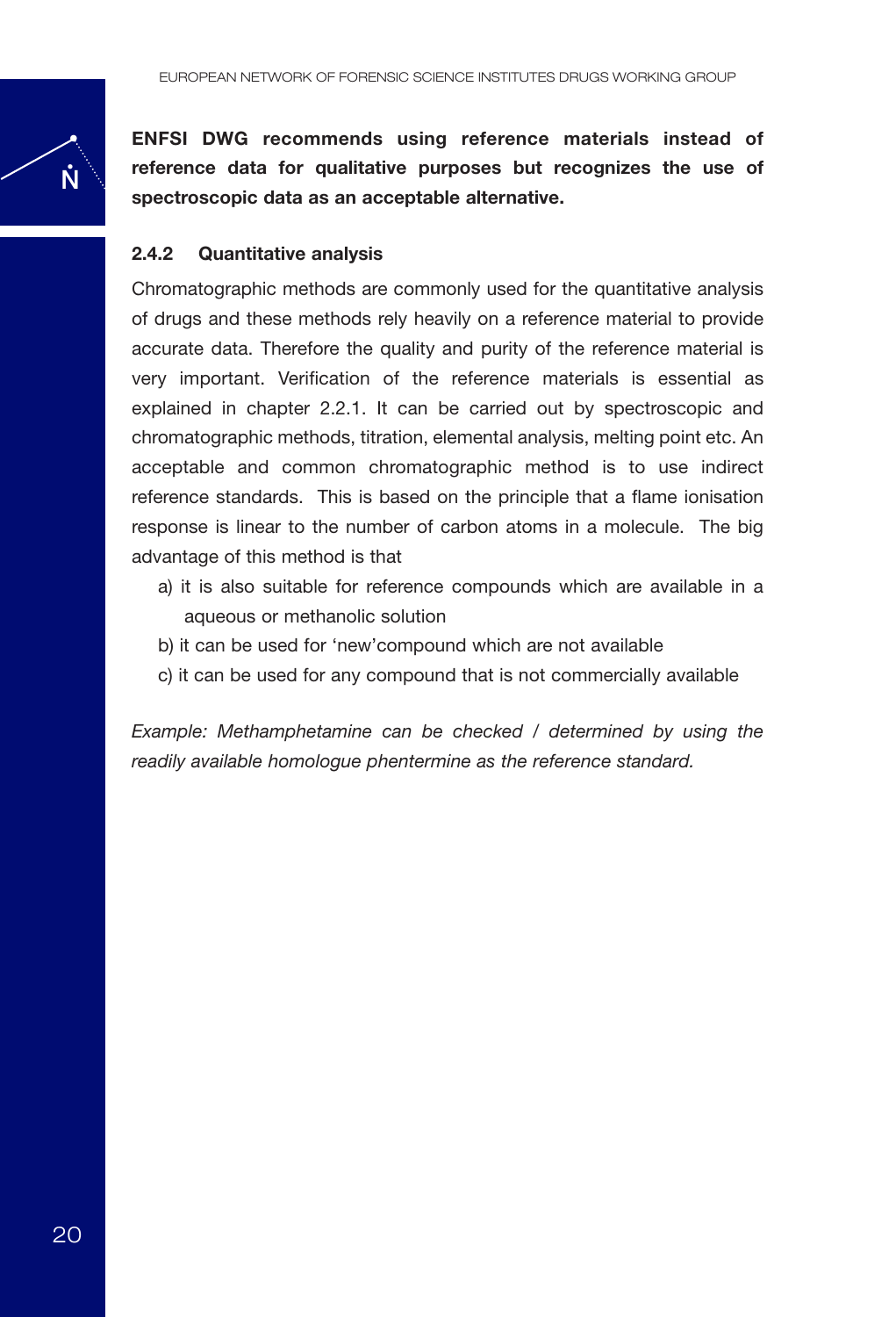### **3. Preparation of in-house reference materials**

Reference materials (RMs) which are produced in-house (often referred to as working reference materials, check materials, quality control standards or secondary working standards) are required for use by laboratories on a day to day basis. The attractiveness of using such RMs is that they

- a) can be made available in relatively large amounts for a relatively low price
- b) can be made for compounds not available on the market like 'new' synthetic drugs

It is of paramount importance that the RMs are appropriately prepared to ensure that they are fit for the purpose for which they are intended.

Before producing in –house RMs, the following points should be taken into account:

- a) RMs can be used in day to day quality control systems
- b) RMs should wherever possible be calibrated against a CRM or certified measuring device or instrument being used, when the RM is first prepared and thereafter on a regular basis
- c) The decision on whether RM is fit for its intended purpose and the frequency of checking its assessed value(s) needs to be carefully considered by the analyst depending on:
	- Intended use of the RM
	- Level of homogeneity
	- Stability of material
	- Precision of the method for which the RM will be controlling

### **3.1 Material preparation**

The material should be prepared/processed in such a way as to ensure that its final form is fit for its intended use and that it is sufficiently stable. The amount of material depends on the ideal sample size, stability of material, storage capacity, the frequency of its use and the processing equipment available.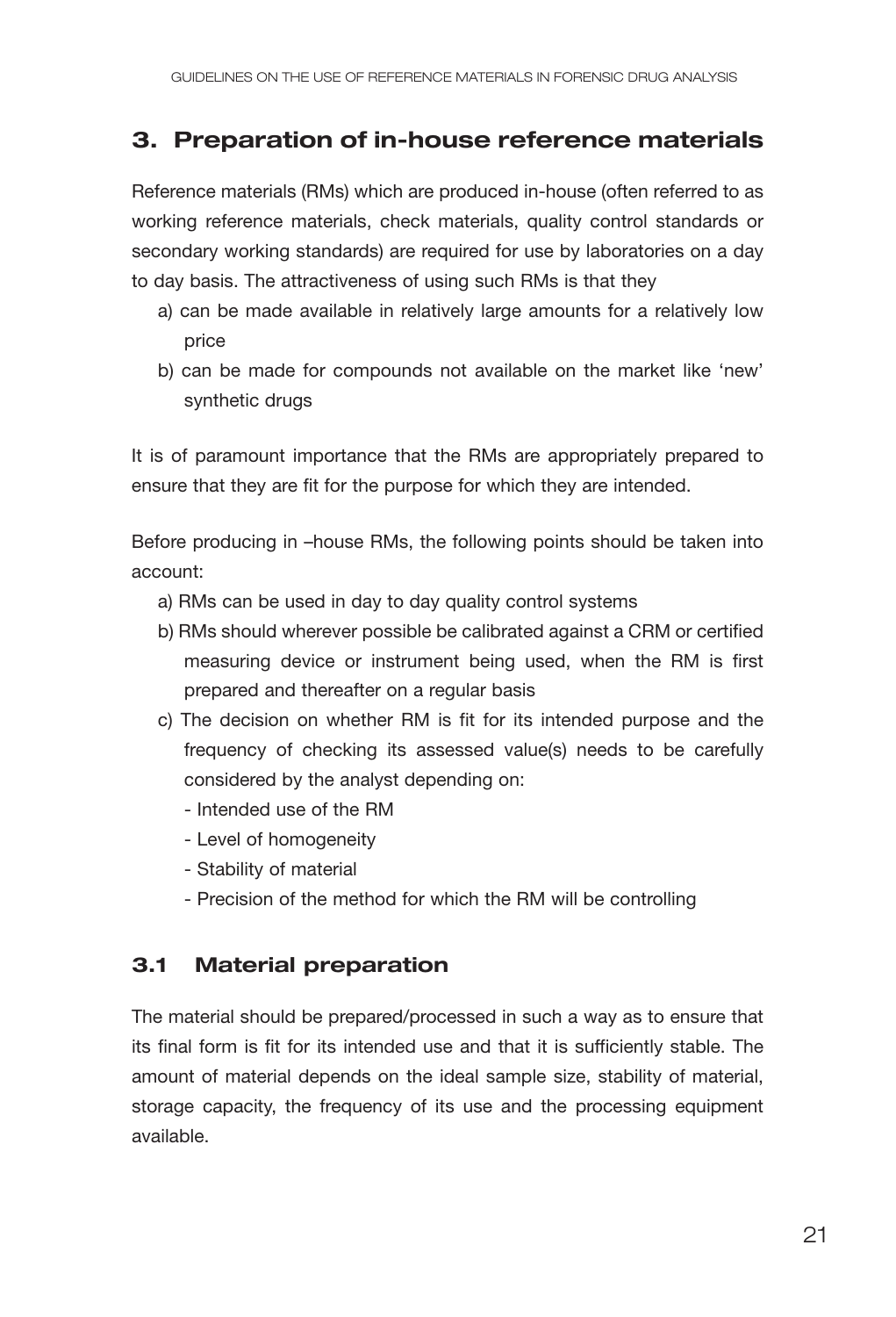**N ••**

The procedures for processing the material need to be carefully chosen in order to achieve the required homogeneity and maximise the materials shelflife. Typical operations include drying, grinding and sieving, etc.

Good container and appropriate labelling is essential. Wherever possible each container should include the following;

- a) A unique reference name or number
- b) A batch and sample name number
- c) Reference or nominal value
- d) Weight or volume of contents
- e) Any safety warning signs
- f) Storage requirements
- g) Date of expiry or re-test

#### **3.2 Homogeneity testing**

The RM should be homogenous, that is the difference between representative sample measurements should be smaller than the overall uncertainty limits of measurements. Thus it is necessary to assess whether any variation between representative samples is fully accountable to the uncertainty of the measurement method being used. The object of the test for homogeneity is mainly to determine the distribution at a constant level of any impurities, interferences or irregularities. The degree of homogeneity is dependent on the quantity of material taken i.e. a RM can be only be said to be homogenous at or above the weight/volume of the representative samples analysed. Thus, the quantity of material chosen for testing should not be greater than that used in the routine analysis for which RM will be employed.

When testing for homogeneity the following issues need to be considered in the context of the degree of homogeneity required:

- a) Selection of homogeneity test(s): It is important that relevant methods be used to detect for all possible inhomogeneity.
- b) Sample selection: This is normally carried out by either random or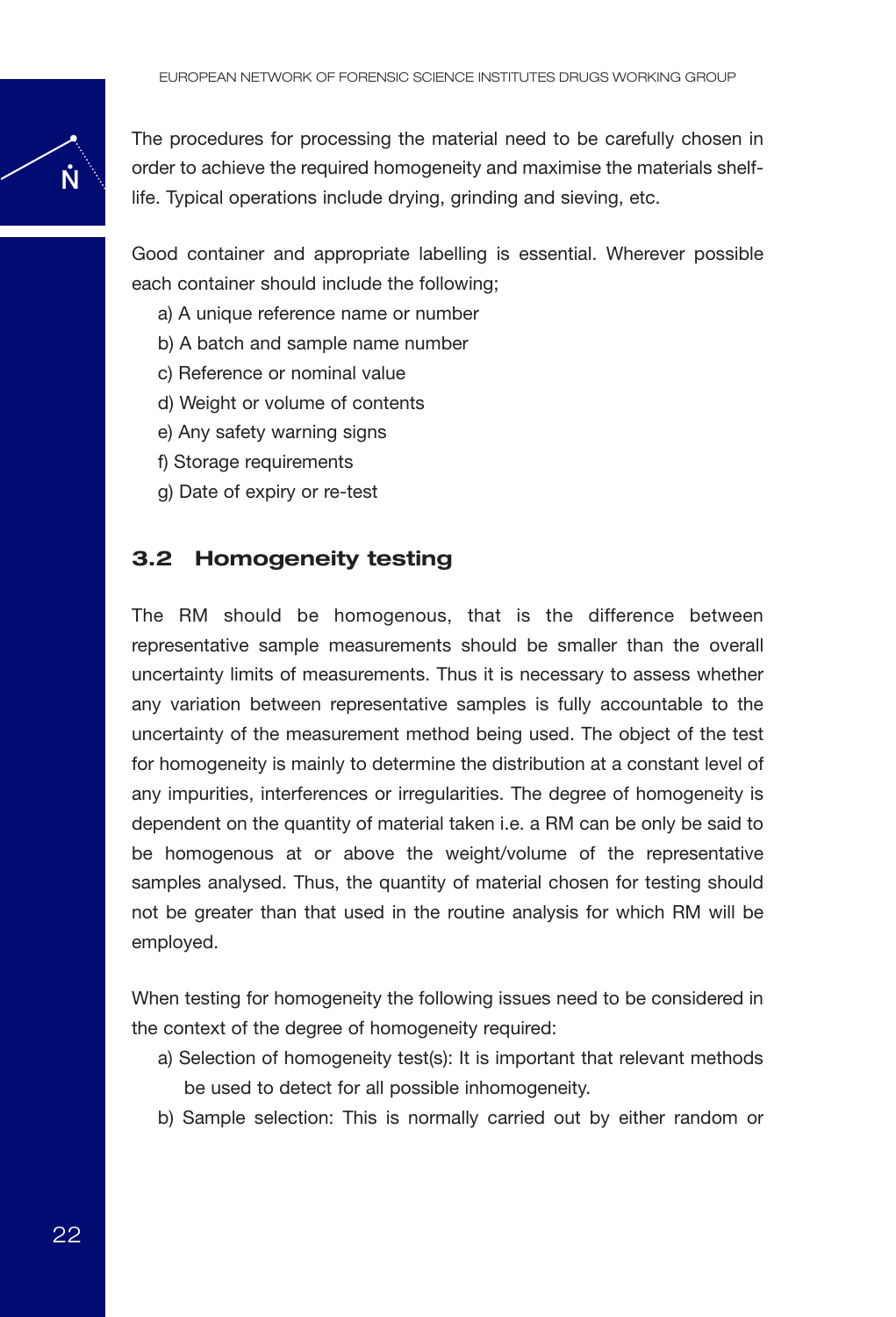systematic selection, normally on the final packed units.

- c) Number of samples selected: There are no definitive rules that can be given since it does depend on the type of material, the preparation process, the end use and organisation's own QA requirements.
- d) Sample size: The quantity of material used to assess the homogeneity should not be greater than the quantity that will be used when subsequently using the RM for calibration or validation purposes.
- e) Statistical tests to apply: A recommended test is the F-test which should be used to:
- f) Compare the standard deviation of the measurement results of the RM with the method repeatability, obtained by replicate analysis on one of the samples
- g) Compare the relative standard deviation of the measurement results of the RM with the method repeatability, obtained by replicate analysis on a CRM
- h) Compare the relative standard deviation of the measurement results of the RM with a quoted method error (repeatability) published for measurement method used.

The degree of homogeneity required for a particular RM will depend on its intended purpose, but it is normal to conduct the F-test at the 95% or 99% confidence level.

### **3.3 Stability testing**

The aim of the stability testing is to determine whether the RM maintains all its reference values from the time of production until the moment it is used. The frequency of stability testing depends on the risk of any change in the reference value with time. When selecting the material from which to produce the RM it is beneficial if stability data is already available to indicate the suitability of the material. Where such data is available it may not be necessary to determine the initial stability. However, in all cases ongoing stability checks are required if the material is to be used beyond the time span of the initial stability determination or stability data already available.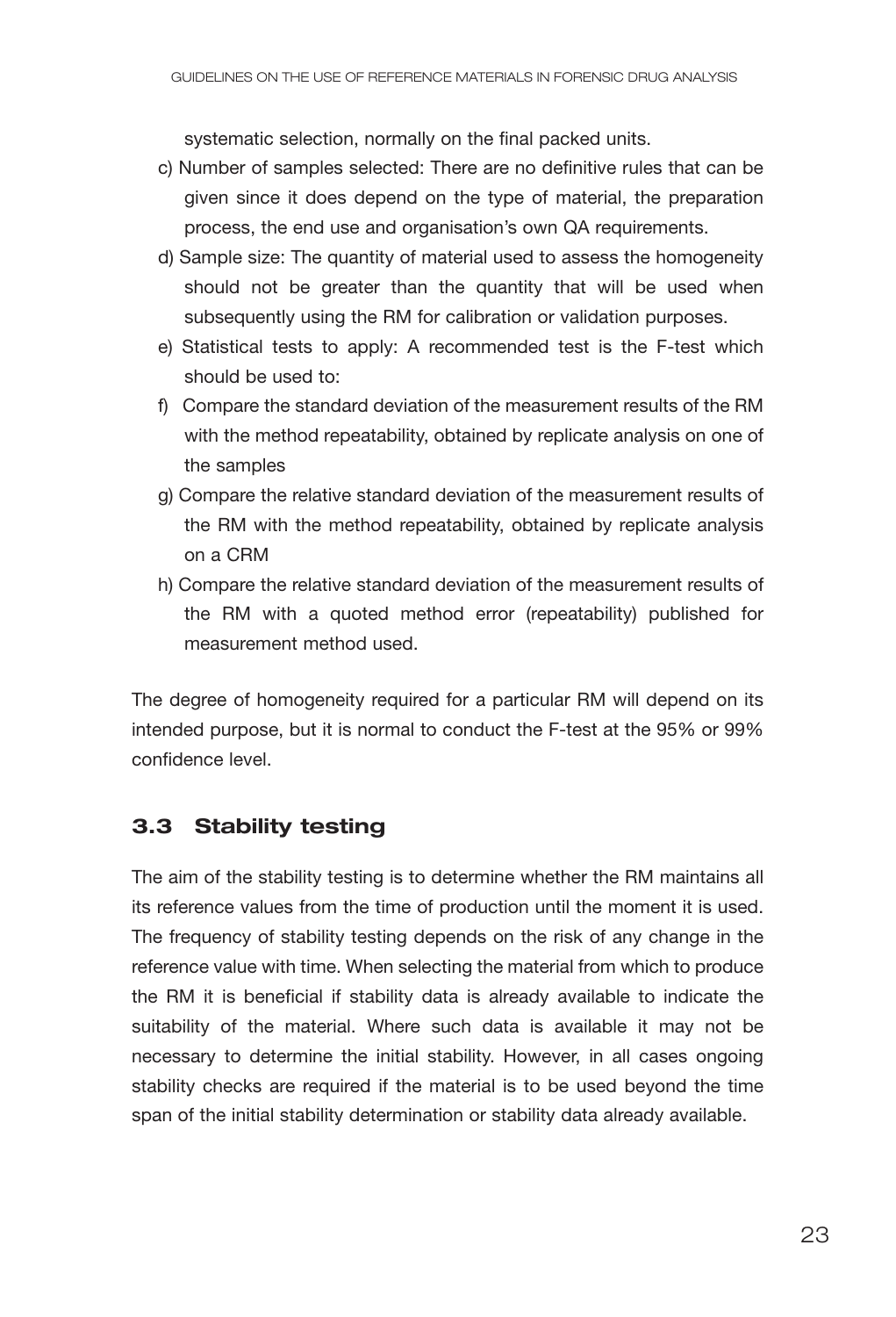When testing for stability the following issues need to be considered with respect to the material to be tested, the parameters being measured and the minimum shelf life required:

Selection of measurement method(s): it is necessary to select a method that provides precise measurements over a long period of time i.e. it is necessary to ensure that variations between one measurement and another made at a later time on the RM are not due to the calibration system used. Two different approaches could be adopted:

- a) The system could be calibrated against a calibrant that can be reproduced at some time in the future. This may take the form of a standard calibration solution that is gravimetrically prepared or, if available, a CRM that is sufficiently stable could be used.
- b) Where it is not possible to reproduce a calibrant over the time span required, the RM can be compared to a sample of that RM that has been stored at low temperatures, preferably refrigerator. The latter is assumed to remain stable.

### **3.4 Measurement of reference value**

When measuring the reference value the following issues need to be considered in the light of the material to be tested, the parameters being measured, the end use of the material and the measurement approach to be used:

Selection of measurement method(s): a number of alternative approaches are available depending on the end use of the material:

- a) if the RM is to be used as a quality control check sample, the methods that will be controlled by the RM should be used. In this case it may not be necessary to obtain an accurate reference value since the RM will be used to compare the value obtained using the method for each subsequent batch of analyses.
- b) if the RM is to be used for assessing the performance of an analytical system then a more rigorous approach is required in order to obtain an accurate reference value. In this case it should be referenced against a CRM or the calibrated measuring device or instrument being used

**N •**

**•**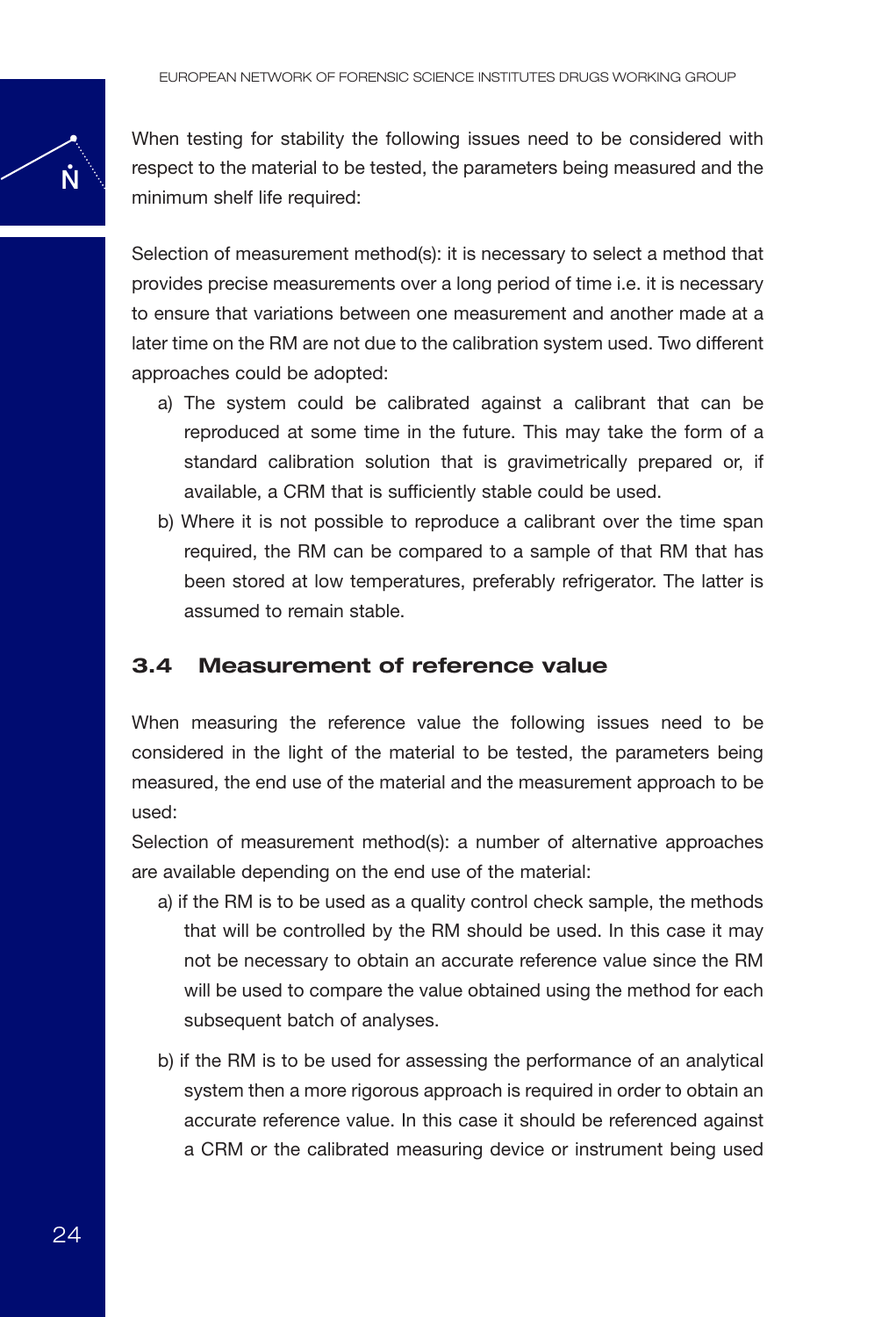c) if a CRM does not exist to which the RM can be referenced or the measurement method or measuring device is not certified then the reference value needs to be obtained by:

- a definitive (primary) method
- two or more methods and preferably include some independent check
- an interlaboratory exercise involving a reasonable number of participants

If a number of laboratories already take part in some form of regular interlaboratory exercise this may offer a mechanism for measuring the RM using a number of methods and laboratories. This would be particularly relevant where no appropriate CRM exists, the measurement method or measuring device is not certified or there are no better methods available.

### **3.5 Documentation**

It is essential that records are kept for each stage of the in-house production of a RM. Such records should at least contain the following information:

- a) Name(s) / Reference number(s) /Batch number(s) of the materials to which the documentation applies
- b) Origin/source of the material(s)
- c) Details on the material preparation techniques used
- d) Dates of all measurements made
- e) Details of analytical methods used including calibration i.e. CRMs used
- f) Raw/primary data
- g) Reasons for rejection of any data on technical grounds
- h) Results of statistical analysis and the methods used
- i) The reference value(s) to use
- j) Name(s) of analysts who were responsible for the material preparation, analytical measurements and the calculation & interpretation of the data
- k) Expiration date
- l) Signature / name of the responsible chemist

In addition, details on stability, homogeneity, storage requirements and instructions on the correct use of the reference material should be noted. All documents should be retained as specified in your own Organisation's quality system.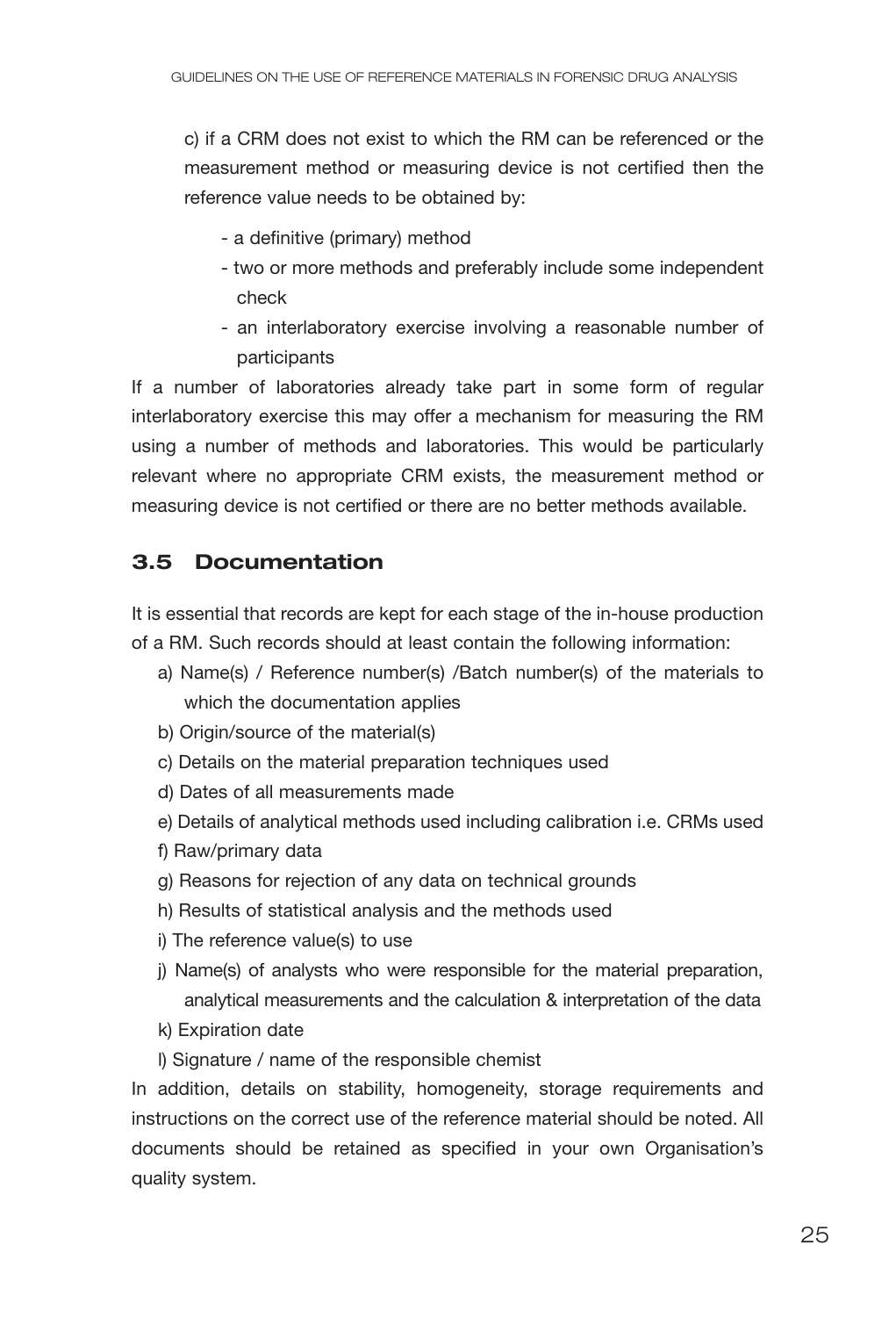### **4 List of Contributors**

**Dr. Laura AALBERG** (Chairman of the Reference Material Subcommittee) National Bureau of Investigation, Crime Laboratory, Finland e-mail laura.aalberg@poliisi.fi

#### **Dr. Henk HUIZER**

**N •**

**•**

Netherlands Forensic Institute, Netherlands e-mail h.huizer@nfi.minjus.nl

#### **Dr. Anna STENFELDT HENNINGS**

SKL-Swedish National Laboratory of Forensic Science, Sweden e-mail anna.stenfeldt@skl.polisen.se

### **Dr. Jiri ZAPLETAL**

Ministry of Interior, Police Institute of Criminalistics, Slovakia e-mail zapletal@minv.sk

#### **Dr. Erkki SIPPOLA**

National Bureau of Investigation, Crime Laboratory, Finland e-mail erkki.sippola@poliisi.fi

#### **Dr. Michael BOVENS**

Scientific Forensic Service, City Police of Zurich, Switzerland e-mail michael.bovens@stp.stzh.ch

#### **Dr. Scott OULTON**

Scientific Working Group Drugs, DEA e-mail scott.r.oulton@usdoj.gov

**Note:** The document is an ENFSI WG Drugs document, which means that all the rights are given to the WG steering committee; the committee has the right to propose changes and to have the document updated at any time. However, the booklet contains, in this chapter, the names of all colleagues and their laboratories that have contributed in writing.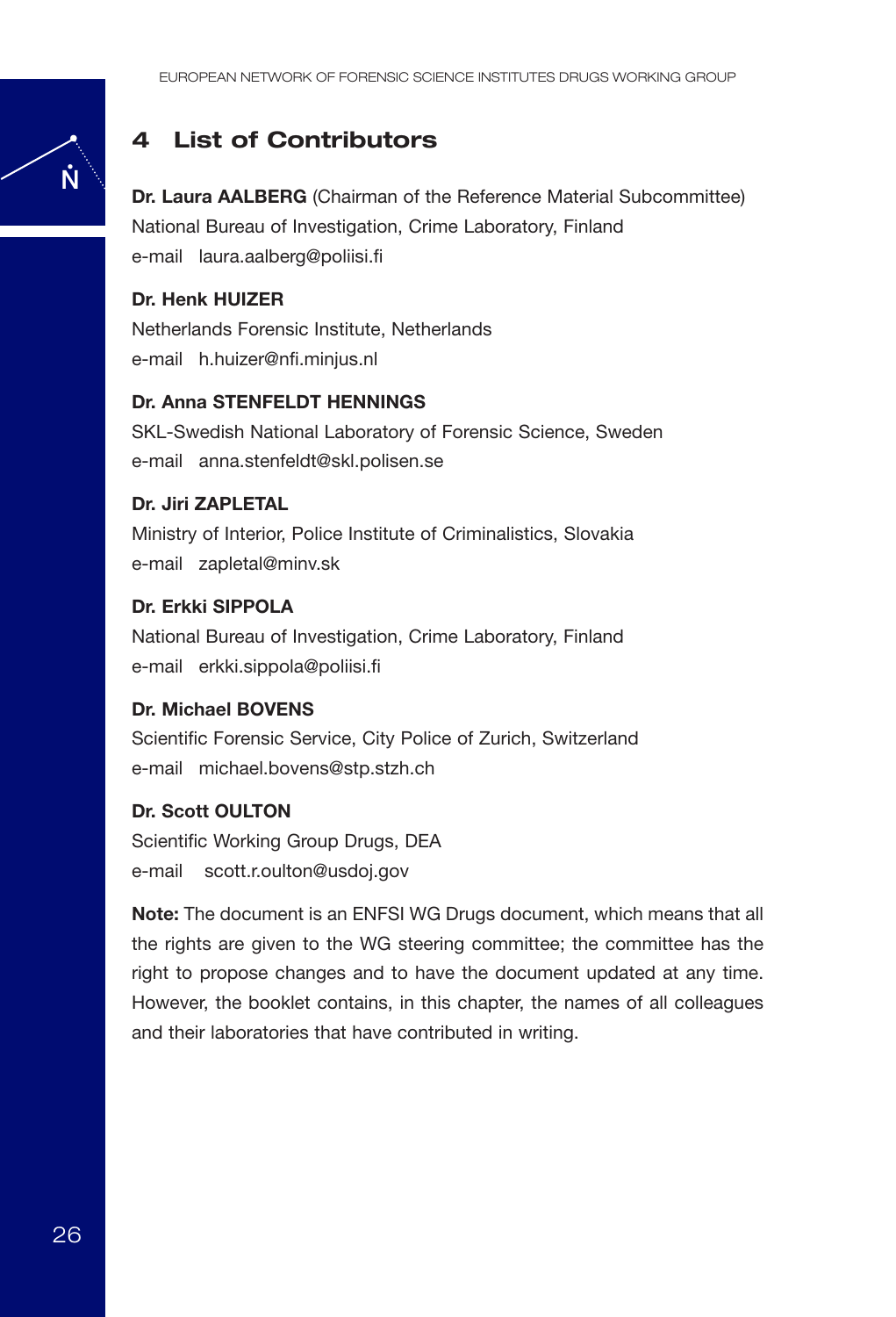### **REFERENCES:**

ENFSI (2003): Management of Reference Materials, Reference Collections and Data Bases.

ILAC G19:2002: Guideline for forensic science laboratories.

ISO/IEC 17025 (2005), General requirements for the competence of testing and calibration laboratories. ISO, Geneva, Switzerland

ISO Guide 30 (1992), Terms and definitions used in connection with reference materials. ISO, Geneva, Switzerland

ISO Guide 31 (2000), Reference materials– Contents of certificates and labels. ISO, Geneva, Switzerland

ISO Guide 32 (1997), Calibration in analytical chemistry and use of certified reference materials. ISO, Geneva, Switzerland

ISO Guide 33 (2000), Uses of certified reference materials. ISO, Geneva, **Switzerland** 

ISO Guide 34 (2000), General requirements for the competence of reference material producers. ISO, Geneva, Switzerland

EA-4/14 (2003), The selection and use of reference materials.

ISO (1995), Guide to the expression of uncertainty in measurement. ISO, Geneva, ISBN 92-67-10188-9

LGC/VAM/1998/040, Guidelines for the In-House production of Reference Materials, Version 2, July 1998

SWGDRUG Guidelines, Recommended minimum standards for forensic drug identification, Microgram 33 (9), pp. 260-263 and www.swgdrug.org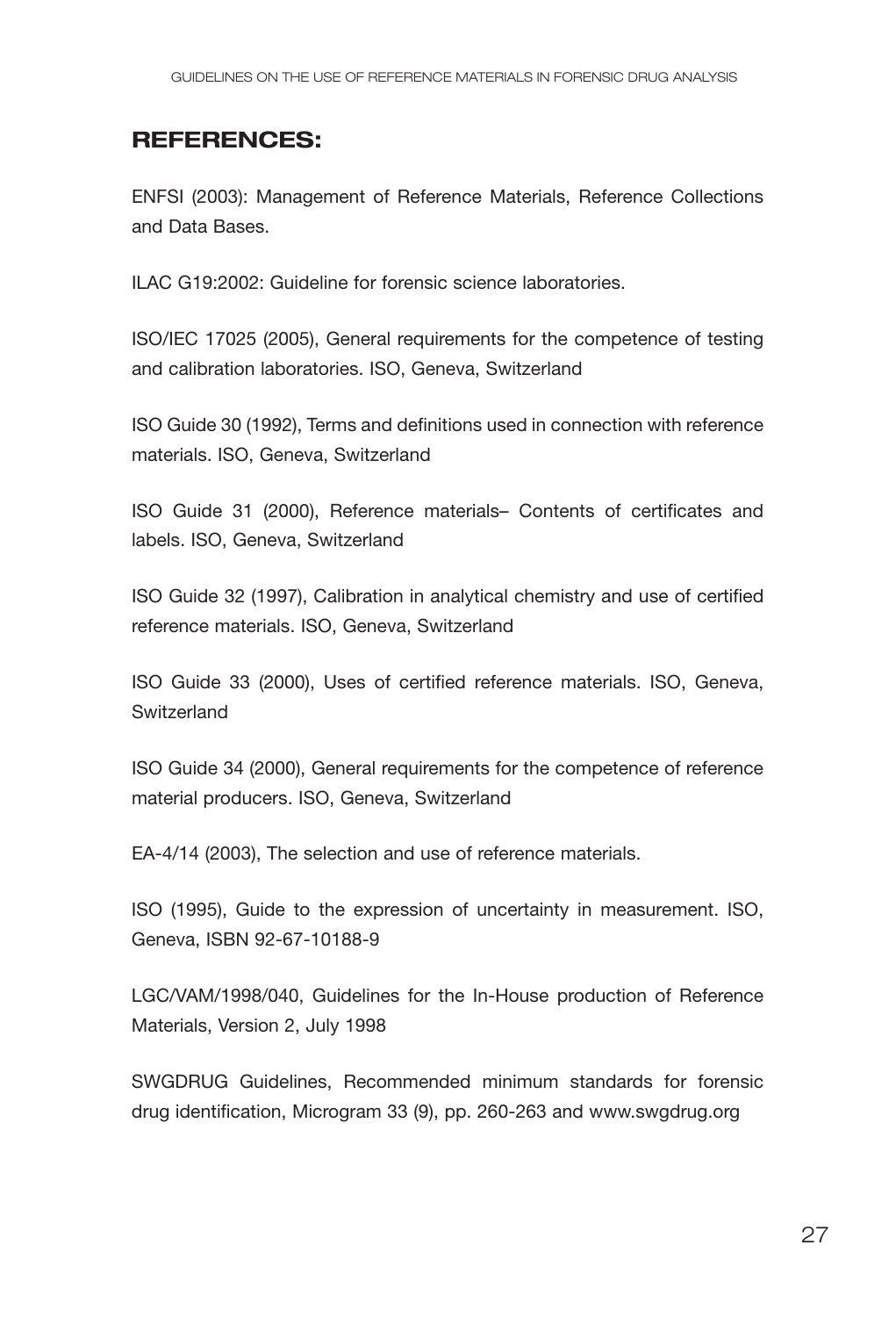A. J. Poortman - van der Meer and H. Huizer, A contribution to the improvement of accuracy in the quantitation of THC, Forensic Science International 101 (1999) pp.1-8

H. Huizer, A. J. Poortman - van der Meer and H. E. van Egmond, Quantitation of amphetamine-type compounds for which no reference compound is available: the validation of a theoretical model, Science and Justice 41(3),(2001), pp. 185 - 192

O. Smeets and L. Stolk, Aspecten van referentiestoffen, Pharmaceutisch Weekblad 135 (2000) pp. 885-888

M. Stoeppler, W.R. Wolf and P. J. Jenks (ed), Reference materials for chemical analysis, Wiley VCH, Weinheim ISBN 3-527-30162-3

European Pharmacopoeia, Edition 5.0 (2006)

United States Pharmacopoeia, edition 29

British Pharmacopoeia 2005

Kommentar zur Ph. Eur 4.00, 18.Lfg. 2004

WHO/EDM/QSM/2001.2, Reference substances and infrared reference spectra for pharmacopoeial analysis, Geneva 2001

SMT, Development of a harmonized method for the profiling of Amphetamines, ISBN 951-53-2528-5, National Bureau of Investigation, Finland, 2003 and Forensic Science International 169, 50-99, 2007

**N •**

**•**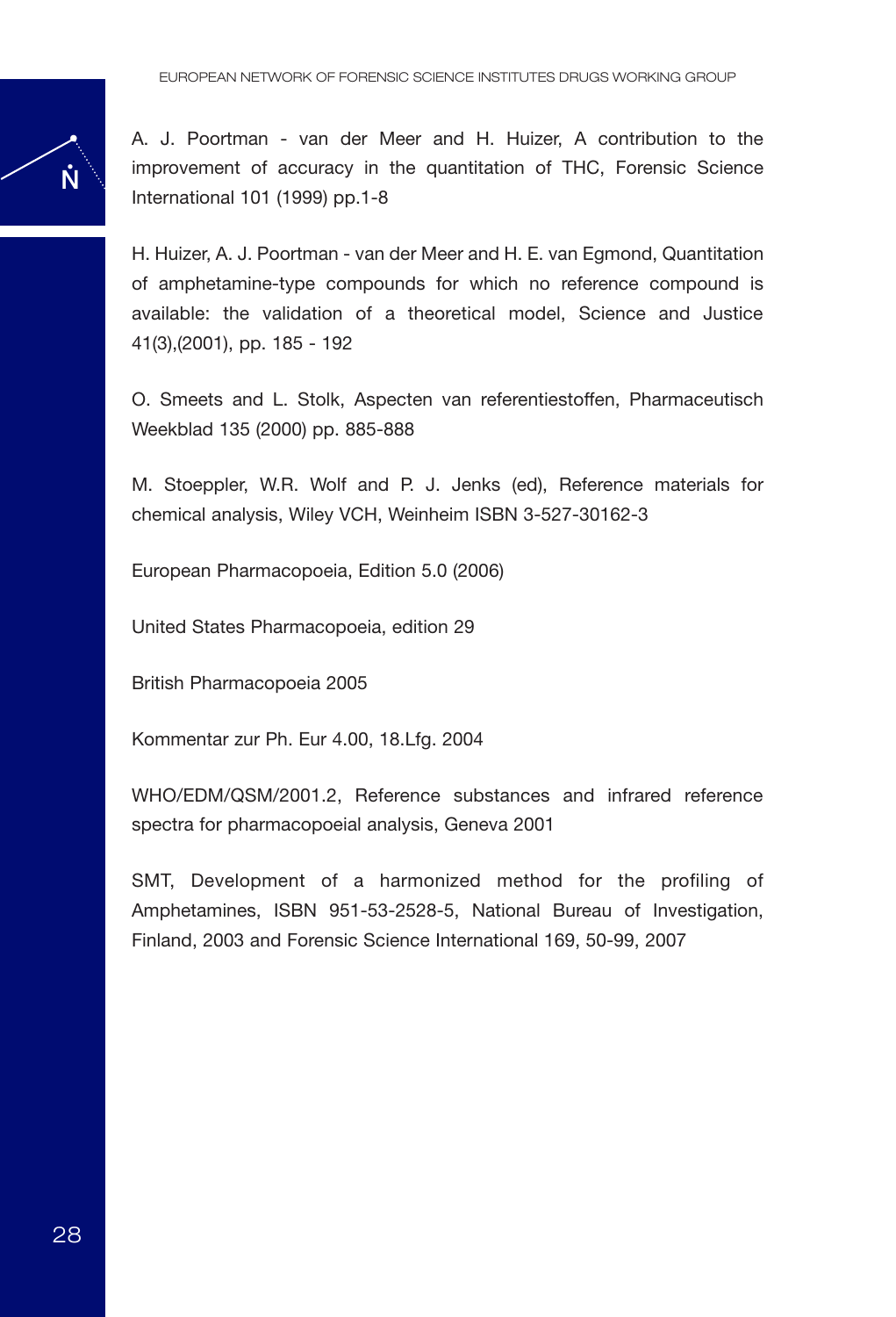### **ANNEX 1 : Specification sheet of commercially available reference material**

|                                                              | SPECIFICATIONS AND CERTIFICATE OF ANALYSIS                               |                                                                                          |        |                                                                                                                              |
|--------------------------------------------------------------|--------------------------------------------------------------------------|------------------------------------------------------------------------------------------|--------|------------------------------------------------------------------------------------------------------------------------------|
| Lipomed GMP-Document QA-F-20.1<br>Version: 004-28. Nov. 2001 |                                                                          | 30.06.1996<br>Supersedes: 003-11.Apr.2001                                                |        |                                                                                                                              |
| Chemical name:                                               | Heroin (3,6-Diacetyl-morphine)                                           |                                                                                          |        |                                                                                                                              |
| Chemical formula:                                            | $C_{21}H_{23}NO_5$<br>hydrochloride-hydrate                              |                                                                                          | Molwt: | 369.42                                                                                                                       |
| Lot No: 29.3B31.1<br>Art. Nr.: M-29-HC                       |                                                                          |                                                                                          |        | Release date: 28.11.2001<br>Retest date: 11/2006                                                                             |
| <b>TEST</b>                                                  | <b>SPECIFICATIONS</b>                                                    |                                                                                          |        | <b>RESULTS</b>                                                                                                               |
| 1. Appearance                                                | white fine crystals                                                      |                                                                                          |        | conforms                                                                                                                     |
| 2. Identity                                                  | IR<br>UV: in bidist. H <sub>2</sub> O                                    | $\lambda_{\text{max}}$ = 279.0 $\pm$ 1 nm<br>$\varepsilon_{\text{mol}}$ = 1700 $\pm$ 500 |        | IR identical to reference<br>UV: in bidist. $H_2O$<br>$\lambda_{\text{max}}$ = 278.7 nm<br>$\varepsilon_{\text{mol}}$ = 1792 |
| 3. Melting point                                             | $239 \pm 3$ °C (dec.)                                                    |                                                                                          |        | 238.7-241.8 °C (dec.)                                                                                                        |
| 4. Purity HPLC                                               | $>98.5\%$                                                                |                                                                                          |        | $98.94 \pm 0.05\%$                                                                                                           |
| 5. Optical rotation                                          | $\left[\alpha\right]_0^{25}$ = -152 ± 2°<br>$(c = 1.0$ in bidist. $H_2O$ |                                                                                          |        | $\left[\alpha\right]_0^{25}$ = -152.3°<br>$(c = 1.0$ in bidist. $H_2O$                                                       |
| 6. Free base content                                         | $> 88.5 \%$                                                              |                                                                                          |        | 88.87%                                                                                                                       |
| 7. Water content                                             | $< 4.25 \%$                                                              |                                                                                          |        | 1.54 %                                                                                                                       |
| 8. Calculated hydro-<br>chloride content                     | 8.87%                                                                    |                                                                                          |        | 8.87%                                                                                                                        |

QC - Officer: Dr. R. Gasio  $\mathbb{Z}_{\infty}$ 

Date sign: Arlesheim, den  $02.$   $\mathbb{I}_{0n}$   $1003$ 

SWITZERLAND: LIPOMED AG, FABRIKMATTENWEG 4, CH-4144 ARLESHEIM - @ +41 61 702 02 00 - FAX GERMANY: LIPOMED GmbH, SCHÓNAUGASSE 11, D-79713 BAD SÁCKINGEN - Ø +49 776 155 92 2<br>USA: LIPOMED INC., ONE BROADWAY, CAMBRIDGE, MA 02142 - Ø (617) 577 7222 - FAX (6<br>INTERNET: http://www.lipomed.com e-mail: lipomed@lipomed.c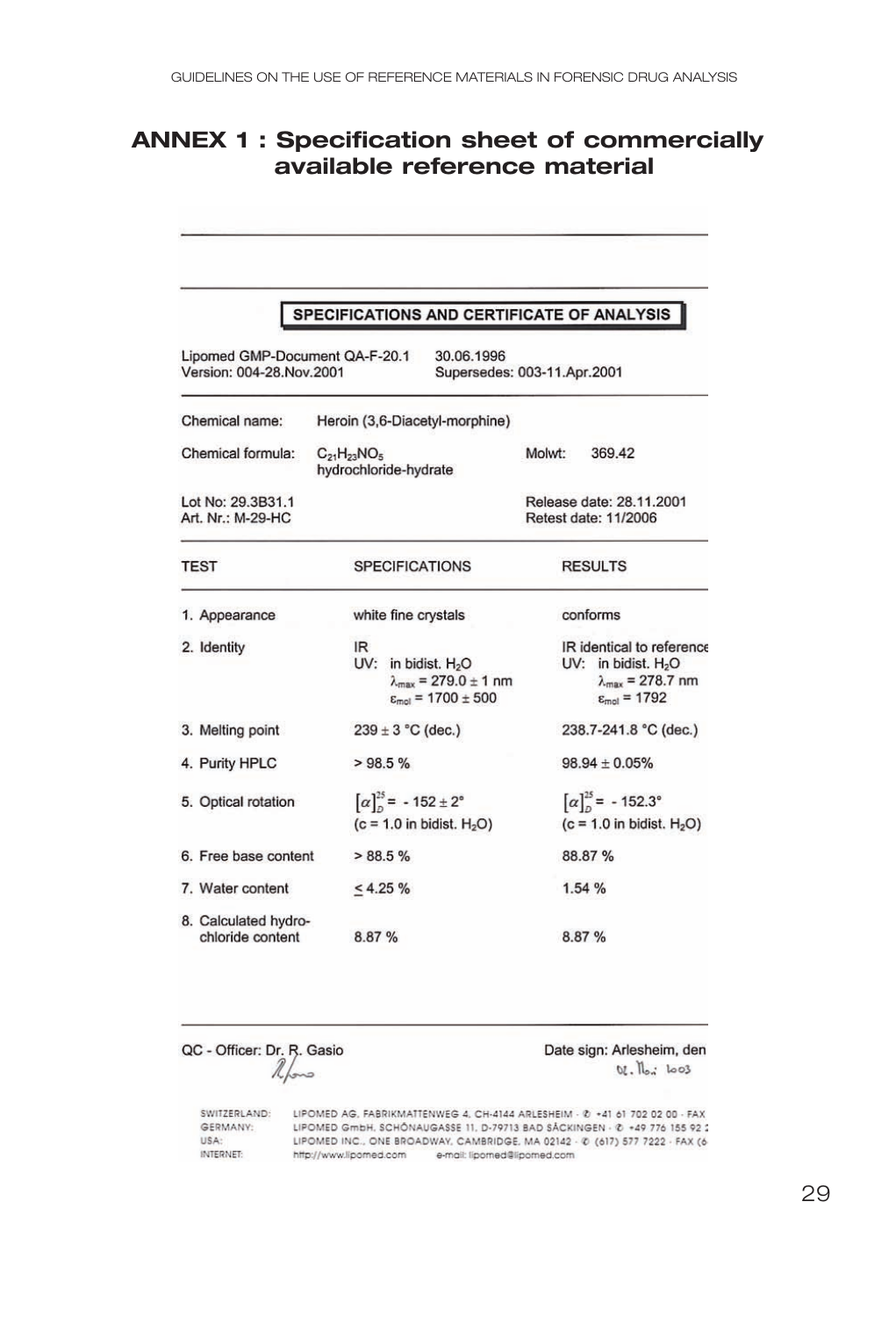

### **ANNEX 2 : Specification sheet of in-house reference material**

SPECIFICATION SHEET REFERENCE MATERIAL

Compound: 3,4-methylendioxymethamphetamine.HCl  $=$  MDMA.HCl

Batch number: 050623LW

Origin Isolation and purification case 2004.04.13.065 – 1.028

Date of isolation: 4 May 2005

Received at NFI: 9 April 2004

Amount: 115.6 g (after isolation and purification)

Identity: IR consistent with lit [1]

Identification in case work was established over GC-MSD consistent with lit [1]

Literature reference:

[1] CND Analytical, Analytical profiles of substituted 3,4 methylenedioxyamphetamines: Designer drugs related to MDA, Alabama, USA, 1988, p.36(IR), p.54(MS)

Purity: Gas chromatographically pure: 99.6 % MDMA.HCl

Content: Titration at WINAP: 100.4% MDMA.HCl (rsd : 0.04%)

HPLC: determination on previous reference standard 900205/VDA: 84.28% MDMA base; 100.2% MDMA.HCl

Expiration date: Qualitative: 1 May 2025

Quantitative: 1 May 2006, 1 May 2007 and 1 May 2008, 1 May 2009 and 1 May 2010 (after IR tests for absence of crystal

| Date   | Action                            | Date $+$ init |
|--------|-----------------------------------|---------------|
| May 06 | Absence of crystal water Yes / No |               |
| May 07 | Absence of crystal water Yes / No |               |
| May 08 | Absence of crystal water Yes / No |               |
| May 09 | Absence of crystal water Yes / No |               |
|        | water).                           |               |

Storage: In desiccators

Approved: 9 September 2005, Dr. H.Huizer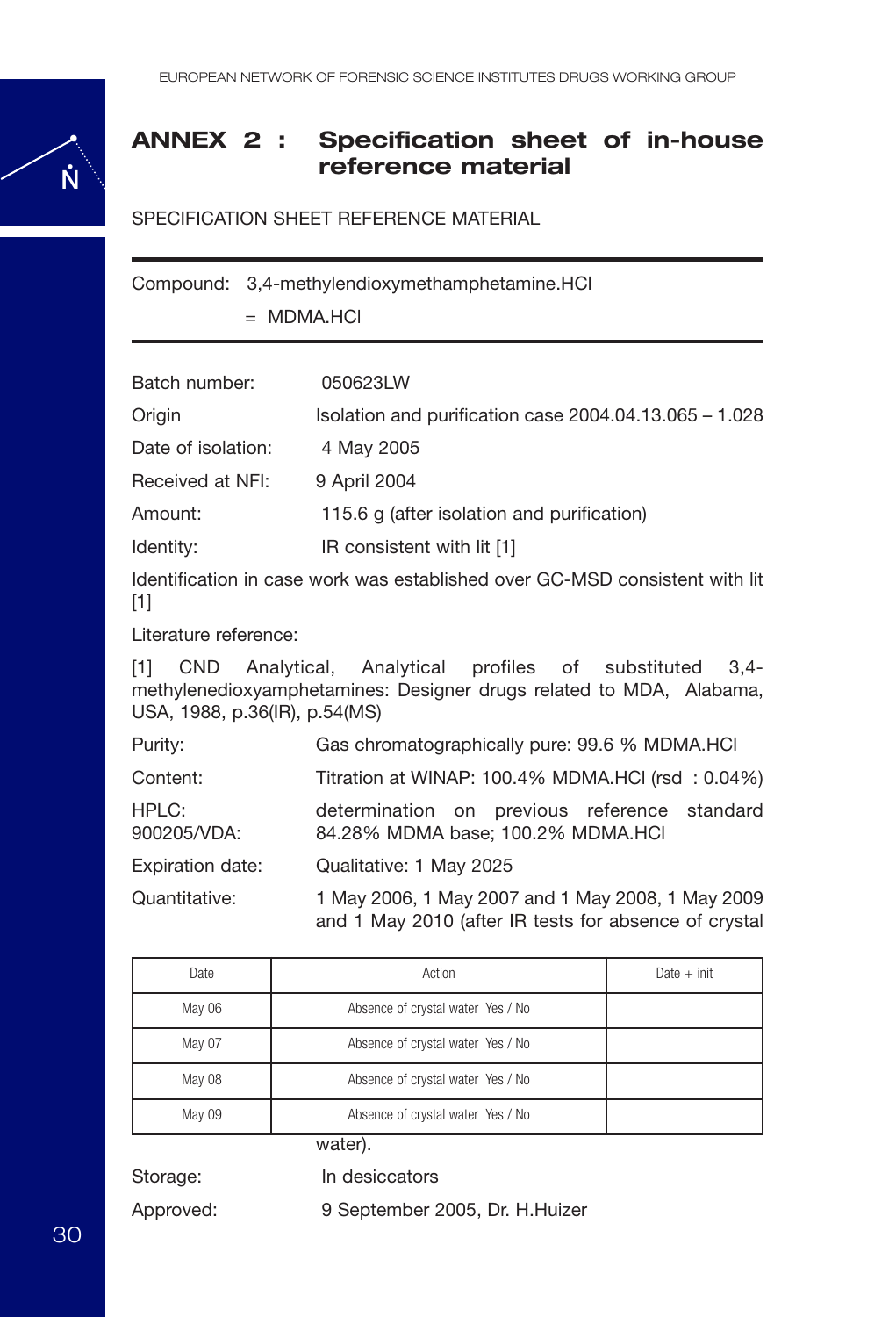### **ANNEX 3: A practical guidance to reliable secondary and in-house reference compounds; suggestions for the acceptance and verification of reference compounds**

### **1. General**

The basic idea is that secondary reference compounds should be verified upon reception in the laboratory and before being used in the analytical process. The verification must be adequately documented together with relevant dates and origin of the compounds.

The number of tests to be run for verification will vary depending on the source of the reference material. When the material has been bought as being of pharmacopoeial quality usually reference is made to the requirements mentioned in the monograph in a specific pharmacopoeia. Also it is common that a specification is provided referring to the requirements and mentioning the acceptance by the seller's QA department. In these cases, especially when supplier has a good reputation, a minimum inspection seems acceptable. Under these conditions, most of the ENFSI laboratories finds reasonable that minimum inspection comprises the single check of the specification and the good condition of the package only. On the other hand, some ENFSI laboratories have such a QA policy, which requires also verification of secondary standards which have been purchased from "reliable supplier".

A different situation is where reference compounds have been synthesized or isolated and purified at the own laboratory, so called in-house reference materials. In this situation, it has to be demonstrated that the material meets certain specifications and is fit for end use. ENFSI WG Drugs has discussed these requirements during the meeting in Riva in 2004. It was agreed to follow the specifications of the European Pharmacopoeia whenever possible. In case that compounds are not included there other well-recognized Pharmacopoeias could be referred to. Further, it was decided to apply a similar approach as much as possible for compounds that were not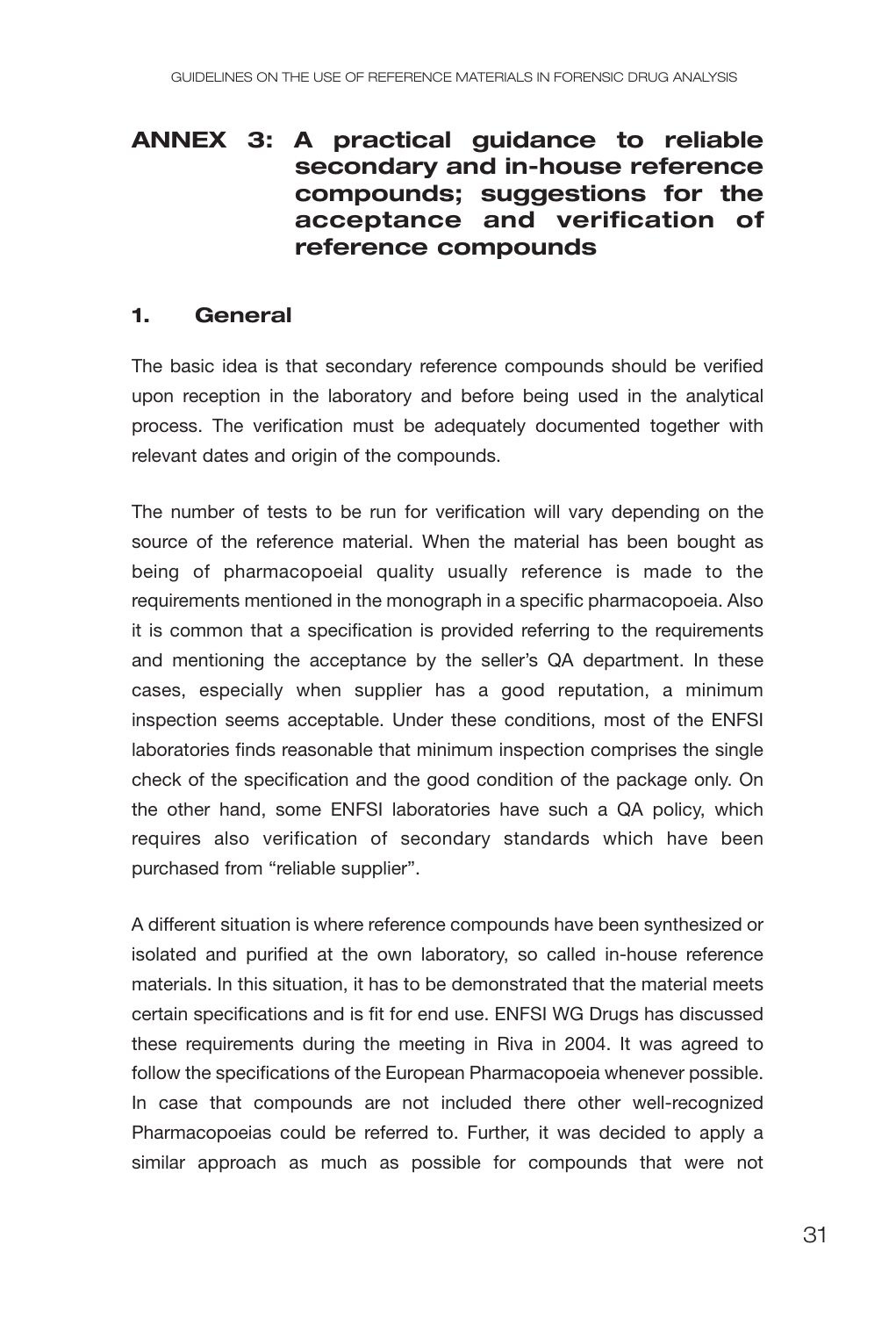described there. In this annex some Pharmacopoeia based requirements will be suggested starting with four important compounds. It was considered that the properties of the various drug substances vary and that specific approaches would needed for each compound.

No matter what is the source of reference material, after a certain period of storage the question arises whether the reference material still fulfils the requirements, or needs retesting.

In principle, pharmaceutical primary standards exist. They are available through European and national pharmacopoeial organisations. WHO has compiled a listing with available pharmaceutical standards (WHO/EDM/QSM/2001.2). However, as stated before, the availability of the specific compounds in practice is minimum due to very high prices and export limitations. Therefore, often forensic drug laboratories will have to use pharmaceutical quality standards as secondary reference standards. In this annex a number of approaches and criteria are suggested.

#### **2. Qualitative analysis**

Verification upon acceptance:

- 1) Compounds with a specification referring to a pharmacopoeia. Their identity can be accepted. In practice laboratories will often perform one GC-MS or one IR analysis for an (extra) confirmation of the identity.
- 2) There is usually no discussion about the identity of a synthesised compound. In these cases a single GC-MS or IR analysis will be sufficient for establishing the identity. NMR can be applied in very specific cases. Also tests for stereoisomers will only be necessary in very specific cases where such aspects are relevant.
- 3) For compounds isolated from case samples an analysis with GC-MS and IR or NMR is advised.

#### **Retesting**

It is unlikely that the identity of a compound changes. Retesting is not considered as necessary unless there is a serious risk that the substance degrades to a substantial degree, or that periods over 10-20 years are considered.

**N •**

**•**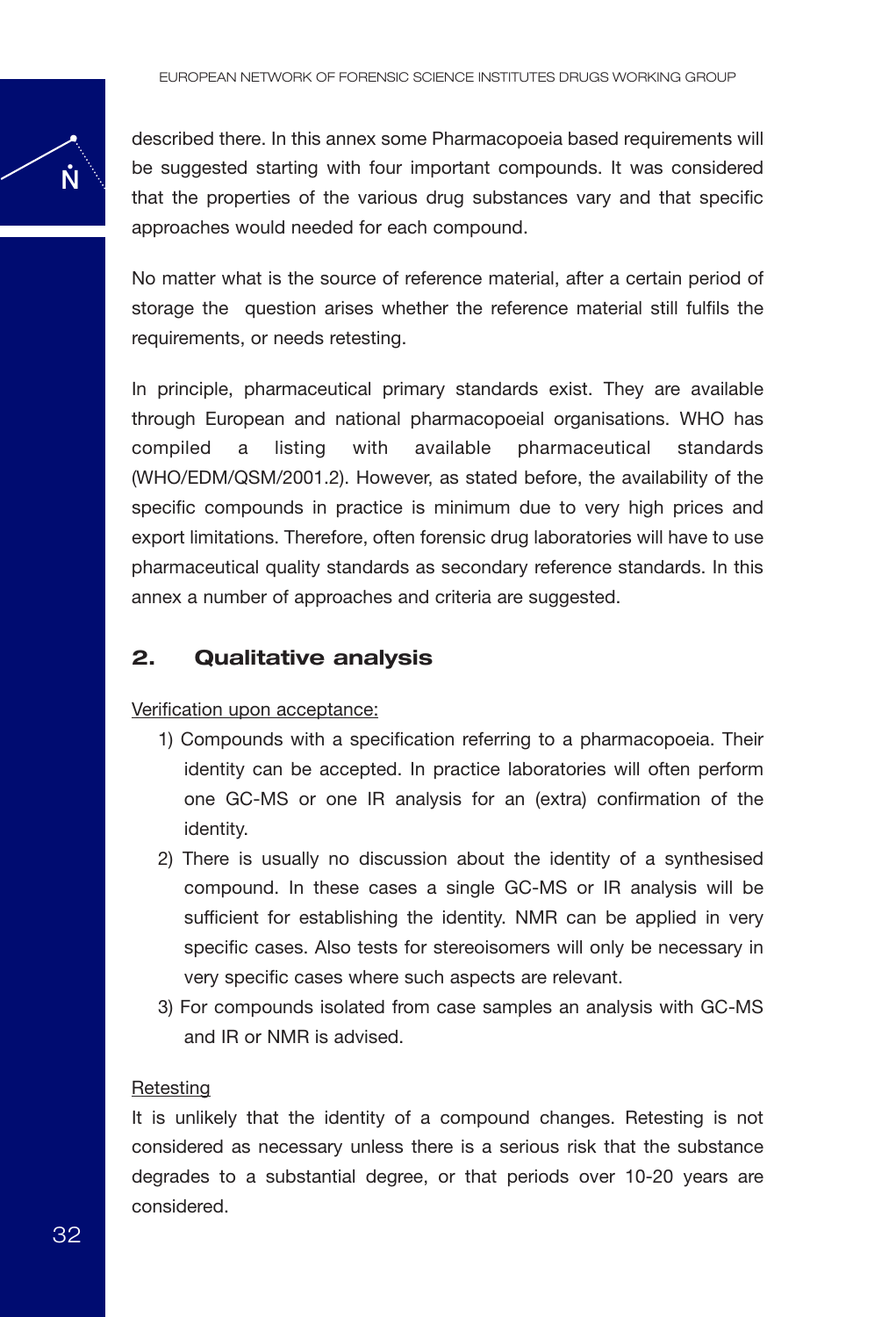### **3. Quantitative analysis**

The next paragraphs will describe a specific approach per compound. In these paragraphs, we assume the availability of relatively large amounts of these compounds, related with their commercial availability and/or availability in relation with in-house synthesis or isolation.

#### **3.1. Amphetamine sulphate**

#### General

Amphetamine is available in the form of the sulphate salt. Since it is still used in pharmacy, it is commercially available in some countries. It is a very s table compound and no problems with crystal water exist. Under normal dry, dark shelf conditions stability is expected to be over 20 years.

Pharmacopoeia specifications [Ph.Eur ed. V]

| Property                                    | Criteria                   |
|---------------------------------------------|----------------------------|
| Content (on dried material)                 | $>$ 99.0 % and $<$ 100.5 % |
| Loss on drying (2 h at $100 - 105^\circ$ C) | $< 1.0\%$                  |

Verification for amphetamine (sulphate) provided with a certificate, mentioning to comply with the PhEur:

#### 1. Upon reception:

- check the certificate
- check labelling and good condition of the package and the contents
- perform an impurity profile(\*)(\*\*)

#### 2. Retesting:

- Is advised after 5 years
- check good condition of powder and package
- perform an impurity profile; if possible check for changes since reception

(\*) optional (\*\*) advised if material is to be kept for a longer period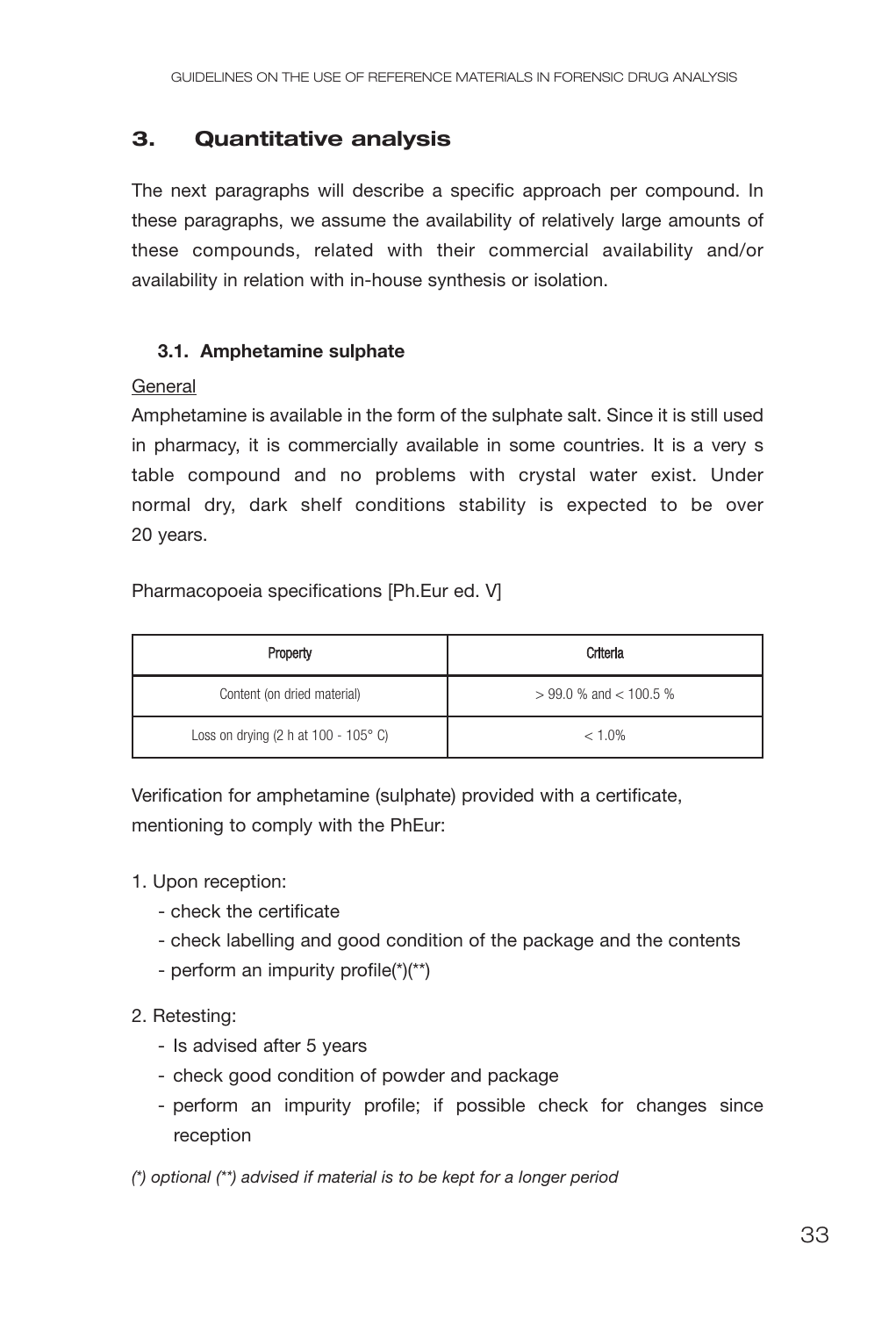- **N • •**
- check the control charts for the results of the control sample over the last 5 years
- perform a quantitative determination by the pharmacopoeia method (\*)
- compare the content with that of a sample of the same reference compound taken upon reception and stored at 4-6° C.

Verification and acceptance of amphetamine (sulphate) from other sources:

| Property                   | Criteria                                                 | Comment/Method(s)                                                                                                                        |
|----------------------------|----------------------------------------------------------|------------------------------------------------------------------------------------------------------------------------------------------|
| Character)<br>White powder |                                                          |                                                                                                                                          |
| Package and labelling      | Good condition                                           |                                                                                                                                          |
| Infrared                   | conform library                                          | Preferably PhEur standard                                                                                                                |
| Purity                     | $< 0.1\%$ per impurity and<br>$< 0.5$ % total impurities | 1) Chromatographically pure by GC or HPLC, based<br>on area, or<br>2) USP 29 method                                                      |
| Impurity profile           |                                                          | For reference purposes only; European harmonized<br>method for amphetamine profiling. (SMT)                                              |
| Moisture                   | < 1.0 %                                                  | 1) By loss on drying at $100 - 105^\circ$ C for 2 h or<br>2) Karl-Fisher determination                                                   |
| Content                    | $>99.0$ and $< 100.5$ %                                  | 1) Titration according to European pharmacopoeia,<br><sub>0r</sub><br>2) no test, accepts material when all other tests are<br><b>OK</b> |

Retesting:

As for reference material with a specification.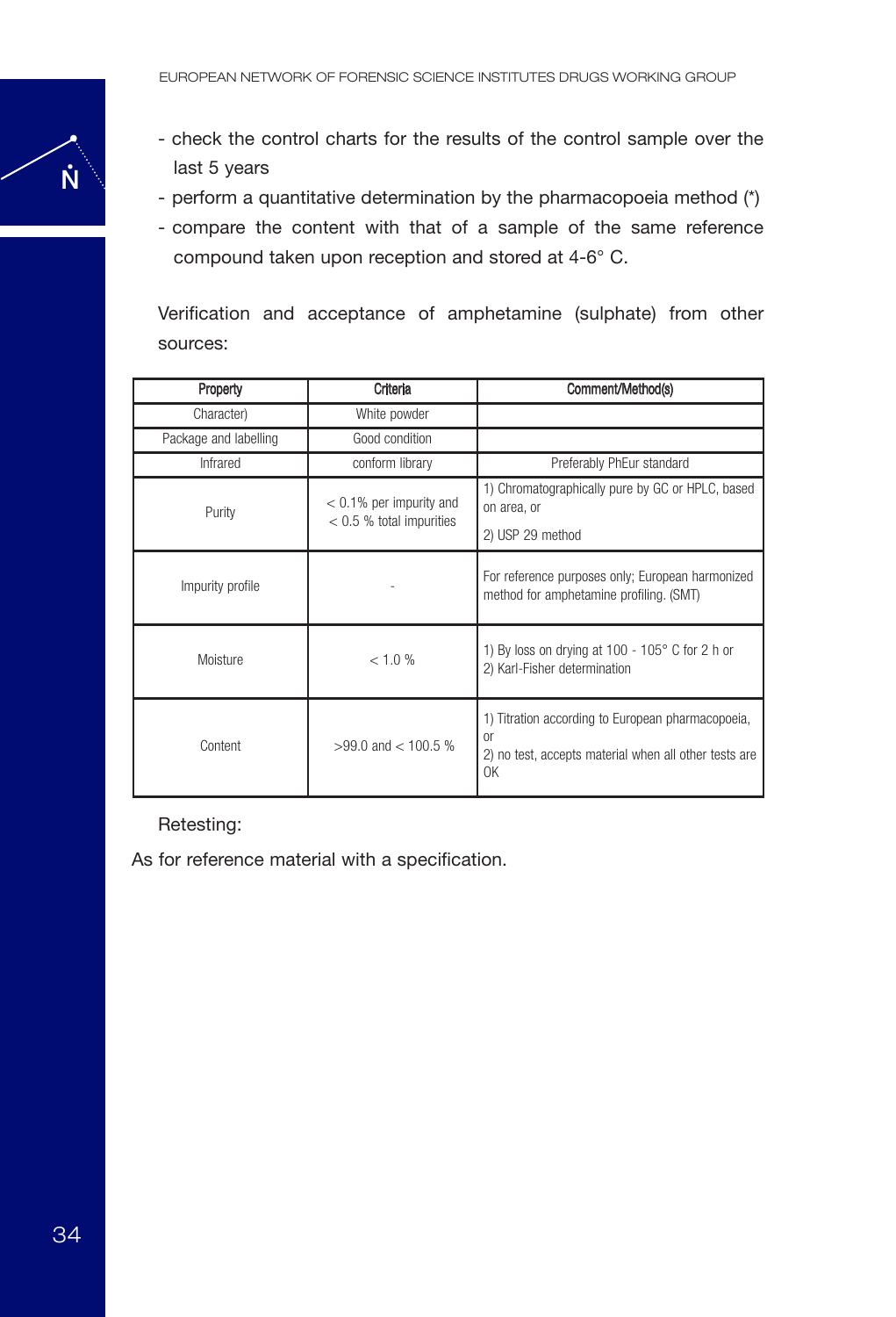### **3.2. Heroin hydrochloride**

The British Pharmacopoeia 2005 includes a monograph on heroin hydrochloride; in some countries this compound is prescribed in medical programs and thus commercially available. Storage of the compound in the refrigerator is recommended by the supplier for reducing its breakdown to 6 monoacetylmorphine. The life time of heroin hydrochloride is specified as 5 years under these conditions. The life time of heroin base was specified as 2 years.

A point of concern with heroin hydrochloride is the crystal water in the molecule.

| Property                   | Criteria                   | Comment/Method(s)                                    |
|----------------------------|----------------------------|------------------------------------------------------|
| Character                  | White powder               |                                                      |
| Content (on dry substance) | $> 98.0\%$ and $< 102.0\%$ |                                                      |
| Loss on drying             | $>$ 3.0 and $<$ 4.5 %      | Theoretically the crystal water content<br>is $4.2%$ |
| 6-Monoacetylmorphine       | $< 2\%$                    |                                                      |
| Related substances         | $< 0.5 \%$                 |                                                      |

#### Pharmacopoeial specifications [BP 2005]

Verification for heroin (hydrochloride) provided with a specification, mentioning to comply with the BP 2005:

- 1. Upon reception:
	- check the certificate
	- check labelling and good condition of the package and the contents
	- determine the amount (or ratio) of 6-monoacetylmorpine (\*)
	- determine the amount (or ratio) of related compounds; for methods see table (\*)

### 2. Retesting:

- is advised every two years
- check good condition of the package and the contents
- check the control charts for the results of the control sample over the last two years

(\*) optional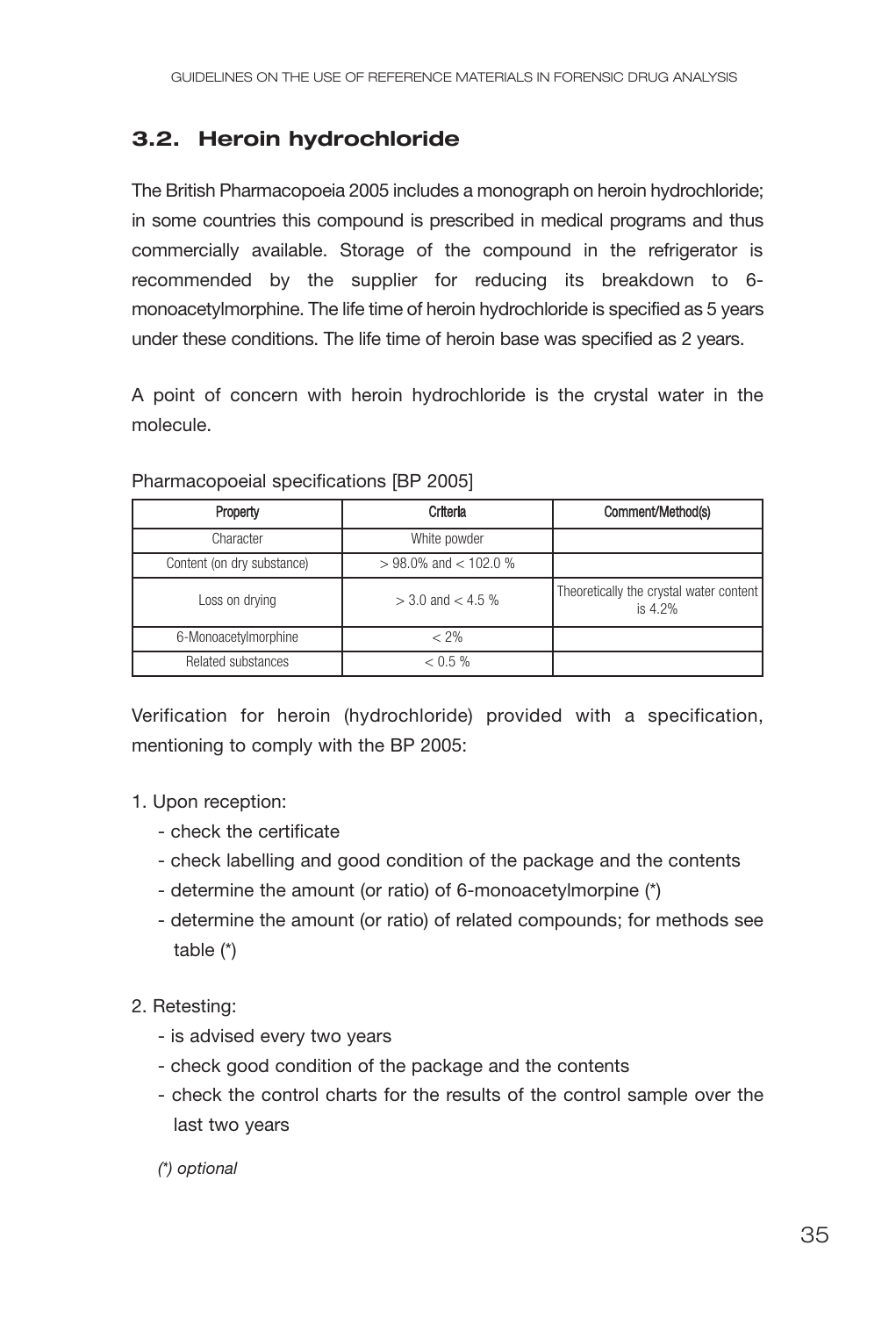- **N • •**
- determine the 6-monoacetylmorphine content (or ratio to heroin)
- determine the moisture content
- compare the composition and content with that of a sample of the same reference compound taken upon the reception and stored at -18° C For suitable methods, see below

Verification and acceptance of heroin (hydrochloride) from other sources:

| Property                     | Criteria                  | Comment/Method(s)                                                                                                                                                                                      |
|------------------------------|---------------------------|--------------------------------------------------------------------------------------------------------------------------------------------------------------------------------------------------------|
| IR spectrum                  | conform library           |                                                                                                                                                                                                        |
| 6-Monoacetylmorphine content | $< 2.0\%$                 | 1) pharmacopoeial HPLC test or<br>2) GC on silylated sample or<br>3) any other method capable of indicating<br>the 6-monoacetyl-morphine content or ratio<br>to heroin                                 |
| Other alkaloids              | $< 0.5\%$                 | 1) pharmacopoeial HPLC test or<br>2) GC on silylated sample or<br>3) any other method capable of indicating<br>the content or ratio to heroin\ of noscapine,<br>papaverine, acetylcodeine and morphine |
| Moisture                     | $>3$ and $< 4.5$ %        | 1) Drying to constant weight at $105^{\circ}$ C or<br>2) Karl Fisher determination                                                                                                                     |
| Content (of dry material)    | $>98.0\%$ and $< 102.0\%$ | 1) Method BP 2005 or<br>2) Perchloric acid titration with mercury<br>acetate (BP 1968 method)                                                                                                          |

### **3.3 MDMA hydrochloride**

#### **General**

MDMA hydrochloride is commercially available at few chemical companies. However, it is extremely costly and almost impossible to buy on the grams level. Therefore, many laboratories prefer to do their own isolations and purifications from seized material. The purification is not complex but quite a few steps may be necessary before a rather 'pure' and white reference material is obtained.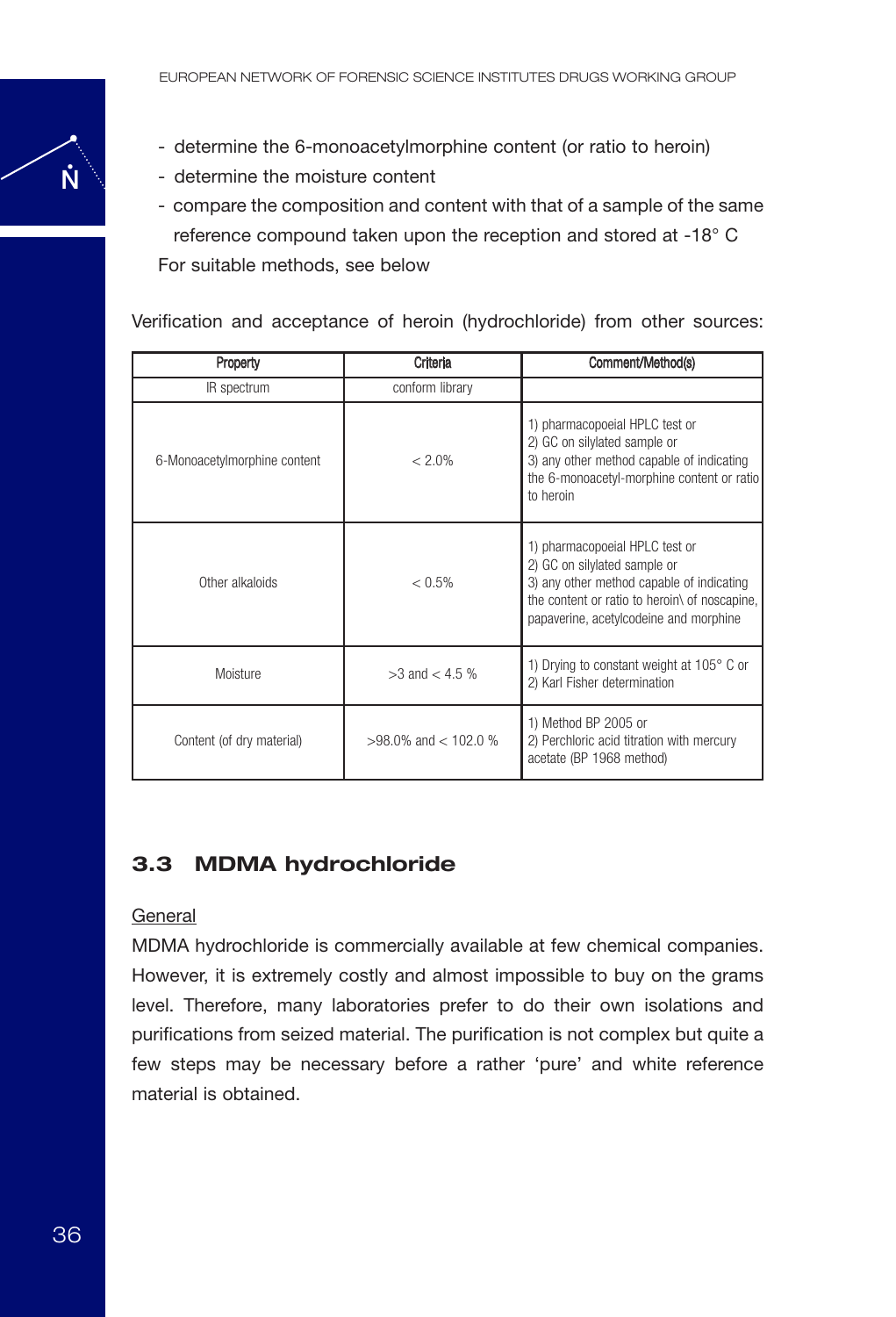MDMA is usually available as the hydrochloride salt. This salt can be present as a water free salt, but also as the monohydrate. These forms can interchange rather easily dependent on the atmospheric humidity. Because of the large influence of one molecule of crystal water on this small molecule it is strongly advised to store it under controlled, water-free conditions and/or to perform a frequent retesting on this point.

The specifications for an in-house reference standard MDMA hydrochloride chosen by ENFSI 2006:

| Property                    | Criteria/requirements           | Method/Comments                                                                 |
|-----------------------------|---------------------------------|---------------------------------------------------------------------------------|
| Description                 | White or off-white powder       |                                                                                 |
| Infra red                   | Conform MDMA x HCI<br>waterfree | Ref Microgram                                                                   |
| GC-MS                       | conform library                 |                                                                                 |
| GC-MS (acetylated)          | conform library                 |                                                                                 |
| Moisture                    | $< 1.0 \%$                      | 1) By drying at $105^{\circ}$ C for<br>$2h$ or<br>2) Karl Fischer determination |
| Chromatographic purity      | $>99\%$                         | By GC or HPLC based on area                                                     |
| Content (on dried material) | $>98.0$ % and $<$ 102.0 %       | Perchloric acid titration                                                       |

Verification upon acceptance:

Product must comply with the ENFSI specifications

Limited retesting:

- Check for crystal water by running an IR every 6 months and/or with every refill from a stock

Retesting:

- retesting is advised every 5 years
- check good condition of the package and the contents
- check the control charts for the results of the control sample over the last 5 years
- perform a quantitative determination by perchloric acid titration (\*)
- compare the content with that of a sample of the same reference compound taken upon reception and stored at 4-6° C.

(\*) optional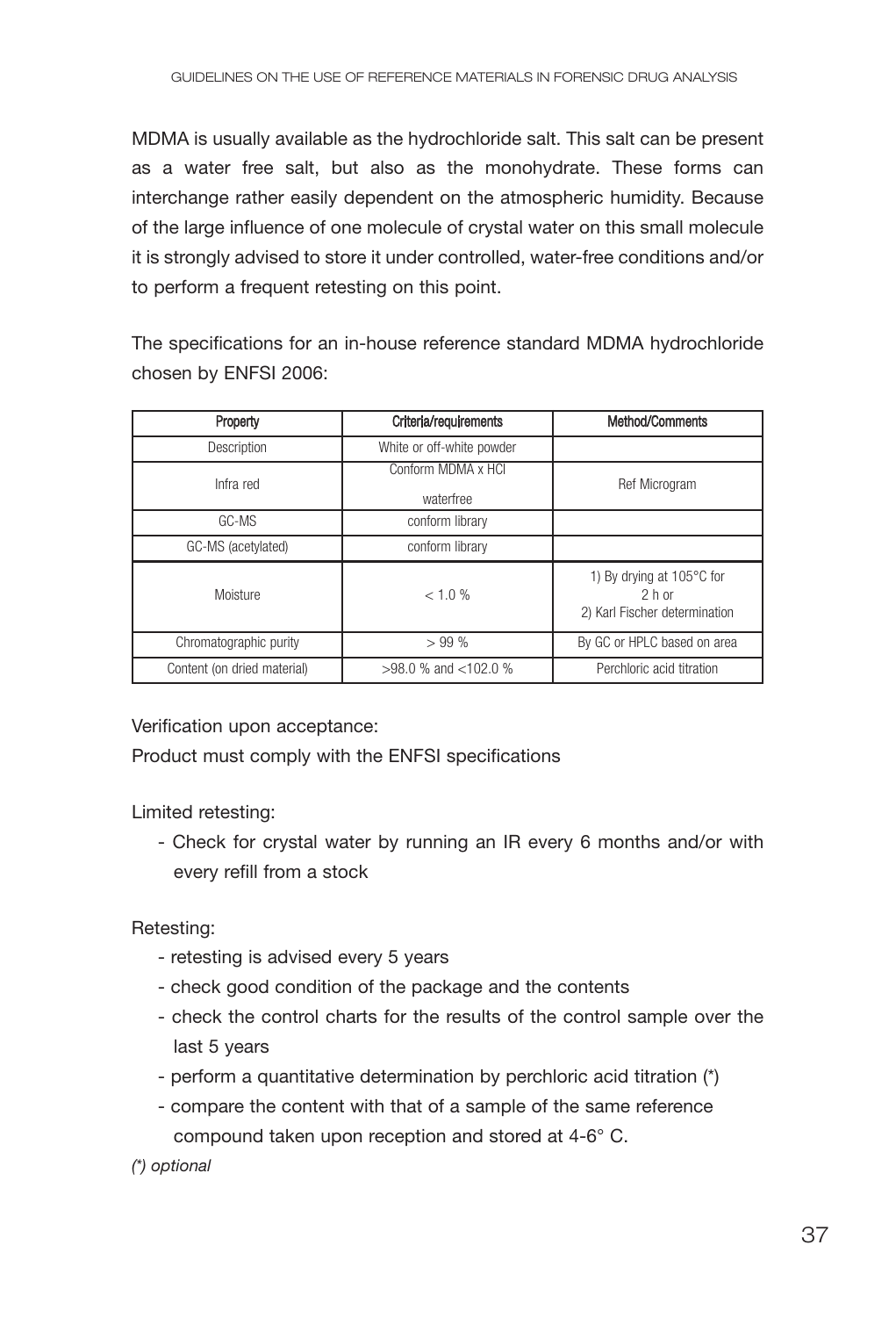**N •**

**•**

### **3.4. Cocaine hydrochloride**

#### General

Cocaine hydrochloride is still used in medical practice and therefore readily available in some countries. It is a relatively stable compound, however, it is an ester and therefore a check for the presence of its hydrolysis compound benzoylecgonine is advised. Cocaine hydrochloride is mentioned as a hygroscopic compound. This means that appropriate (dry) storage conditions should be maintained and a retesting should preferably involve a check for moisture.

| Property                            | Criteria                                     |
|-------------------------------------|----------------------------------------------|
| Content (on dried material)         | $> 98.5\%$ and $< 101.0\%$                   |
| Loss on drying                      | 0.5%                                         |
| Related substances: benzoylecgonine | $< 0.5\%$ (all) and $< 0.1\%$ (per compound) |

Pharmacopoeial specifications [Ph.Eur Ed. V]

Verification for cocaine hydrochloride provided with a certificate, mentioning to comply with the PhEur:

#### 1. Upon reception:

- check the certificate
- check good condition of of the package and the contents
- check for benzoylecgonine by a GC analysis after silylation(\*) (\*\*)

#### 2. Retesting:

- Is advised after 5 years
- check good condition of the package and the contents
- check for benzoylecgonine; for methods see table
- determine water content; for methods see table
- check the control charts for the results of the control sample over the last 5 years
- perform a quantitative determination
- compare the content with that of a sample of the same reference compound taken upon the reception and stored at 4-6° C

(\*) optional (\*\*)advised if material is to be kept for a longer period